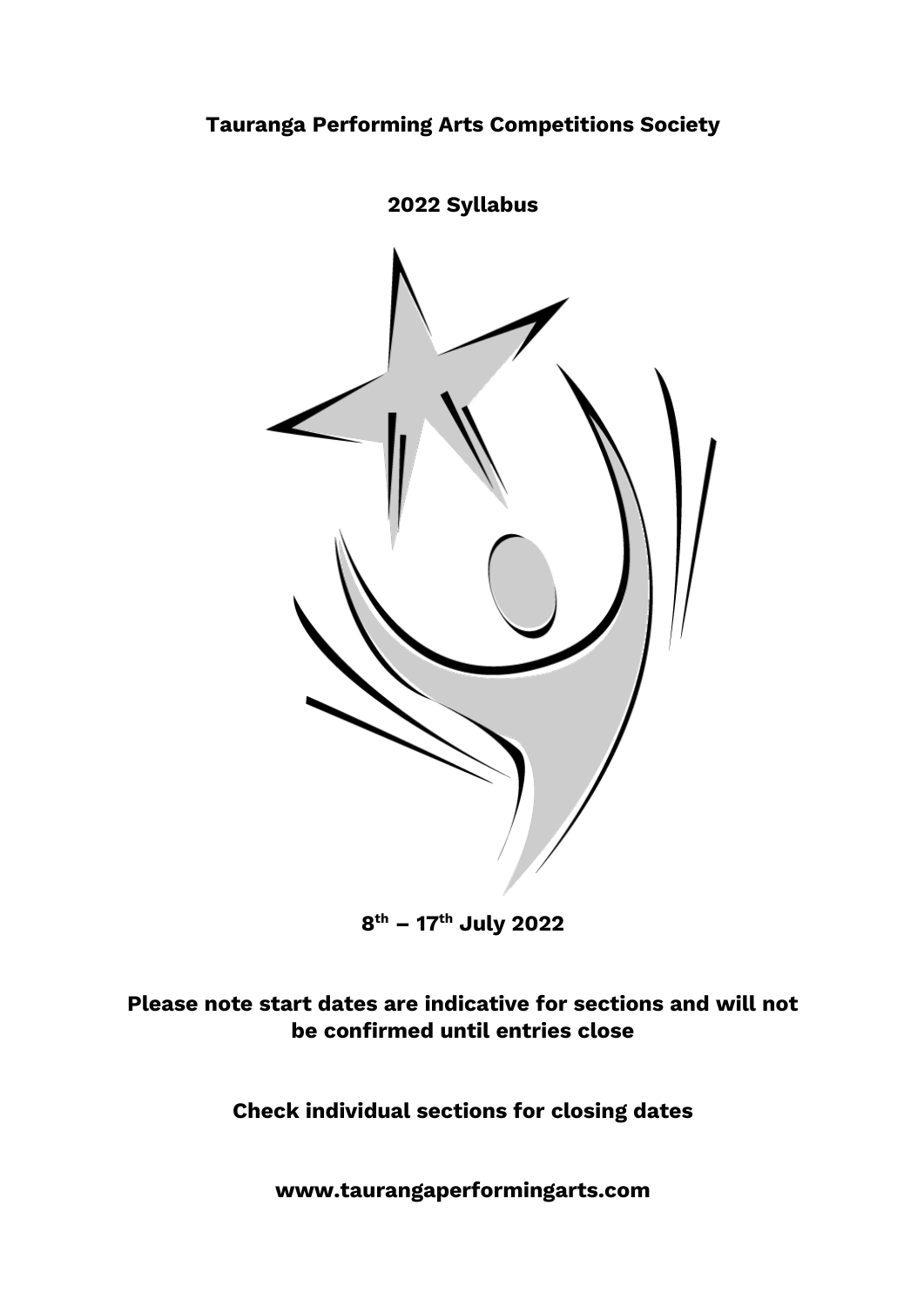#### **Tauranga Performing Arts Competitions Society Inc.**

#### **A Member of the Performing Arts Competitions Association of New Zealand Inc.**

| <b>PRESIDENT</b><br><b>VICE PRESIDENT</b><br><b>SECRETARY</b><br><b>TREASURER</b><br><b>PATRON</b><br><b>AUDITOR</b><br>HON. SOLICITOR | Toni Henderson<br>Lisa Wilson<br>Helene Karton<br>Graham Beswick<br>Richard Carey<br>Evolve Financial Consulting<br>Keam Standen |                                                                     |  |
|----------------------------------------------------------------------------------------------------------------------------------------|----------------------------------------------------------------------------------------------------------------------------------|---------------------------------------------------------------------|--|
| LIFE MEMBERS                                                                                                                           | Margaret Carryer<br>Annette Johnston<br>Beverley Read                                                                            | Ron Lynch<br>Cathy Gifford                                          |  |
| <b>COMMITTEE</b>                                                                                                                       | Kimberley Schumacher<br>Rachel Elliott-Lowe<br>Fiona Hare<br>Melissa Pavihi<br>Jo West                                           | Shona Devoy<br>Jan Beets<br>Rochelle Embling<br>Patricia Chancellor |  |

### **Performing Arts Competitions Association of New Zealand Inc.**

Since 1966, the Performing Arts Competitions Association of New Zealand Inc. (Pacanz) has acted as the National Body for New Zealand's Performing Arts Competitions Societies. The Pacanz Objectives are:

- To be the representative national organisation for performing arts competition societies in New Zealand.
- To encourage, foster and promote the practice and appreciation of the performing arts in New Zealand.

#### **National Young Performer Awards**



In 1977, PACANZ initiated the National Young Performer of the Year Award. This unique multi-discipline award represents all of the art forms traditionally covered in the competitions movement. For many of our  $\overline{\mathsf{C}}$ national $\mathsf{Y}$ OUN $\mathsf{Q}\,$  competitors is the pinnacle of their achievement, for others it is the  $\bullet$  Delt $\circ$  of Traunching pad for future careers in the performing arts.

nz

For further information on the Performing Arts Competitions Association of New Zealand Inc. or the National Young Performer Awards you can view our website www.pacanz.co.nz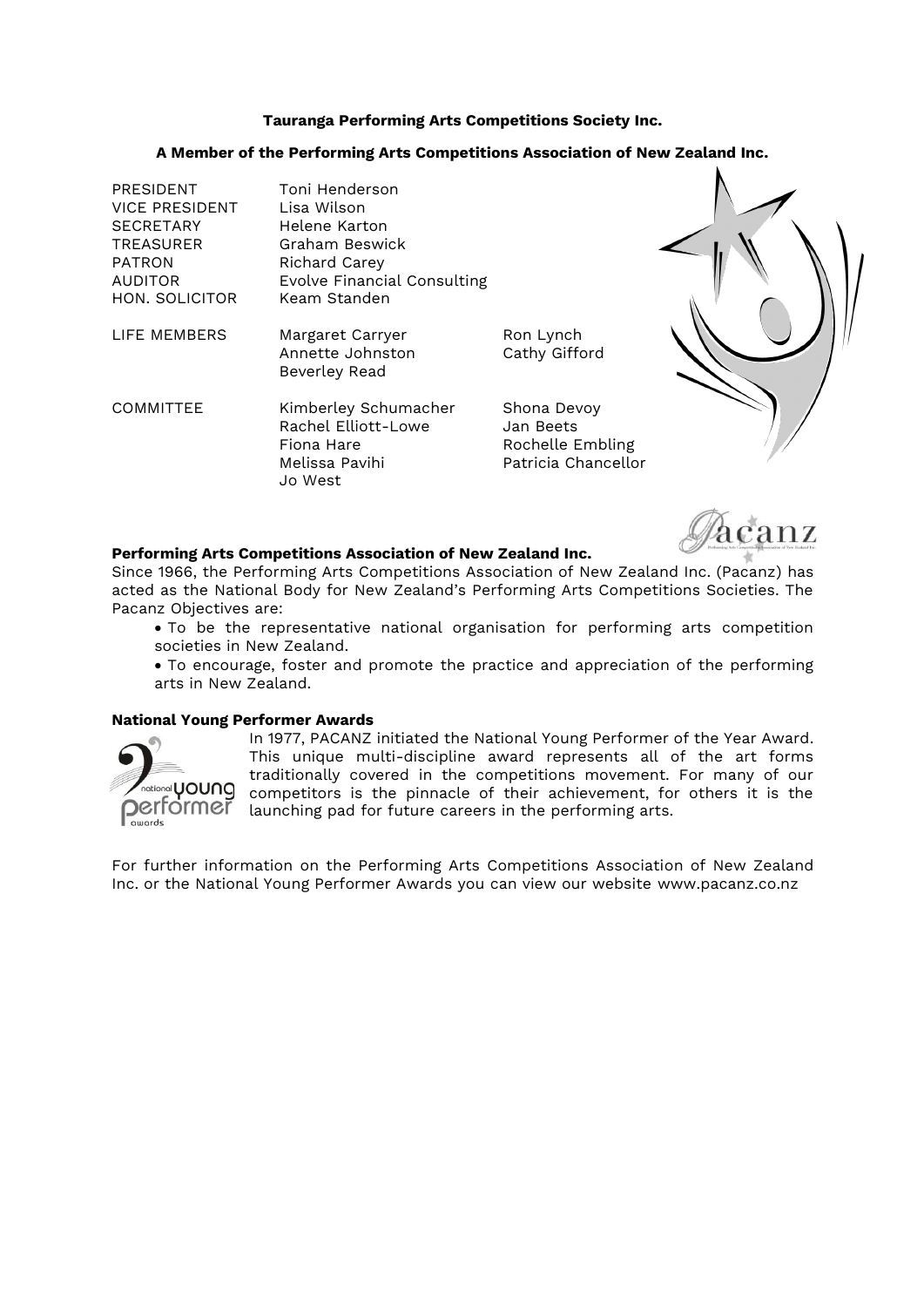#### **TAURANGA PERFORMING ARTS COMPETITIONS SOCIETY INC GENERAL CONDITIONS**

- **1.** COMPETITORS: These competitions are not open to professional performers. The qualification of a professional is any performer who has achieved this status by qualification or experience and whose income and chosen career requires them to be recognised as a professional. No competitor who has been taught or coached by the Adjudicator of that section during the past two years preceding the Competitions will be allowed to compete in that section.
- **2.** ADJUDICATORS: Adjudicators will be appointed by the committee. The appointment of an adjudicator will be announced in the competition syllabus. The Committee reserves the right to appoint an additional or a substitute adjudicator when necessary.
- **3.** LOCAL AWARDS: Competitors must reside locally i.e. within the Tauranga City Council or Western Bay of Plenty Council area.
- 4. AGE LIMIT: Unless otherwise stated Age limit means THE AGE OF THE COMPETITOR AS AT  $1^\text{ST}$  JULY 2022. Winning competitors must produce birth certificates if called upon to do so.
- 5. AWARDS: Scholarships to be won on aggregate marks unless otherwise stated. The Committee reserves the right to accept or reject any class with insufficient entries and also to merge or divide classes. The Adjudicators may withhold at their discretion the first or any place if the standard is not sufficiently high. All Scholarship money will be paid directly to the winning competitor.
- 6. CUPS, TROPHIES, PRIZE MONEY, MEDALS:
	- a. Cups and trophies will be awarded either on marks or points.
	- b. Competitors must enter and compete in all specified classes to be eligible for Scholarships and Cups. The decision of the Committee shall be final in all cases. Prize money or medals will be awarded as set out in the syllabus. Groups of four or more competitors will be awarded trophy or certificate only. All cups, trophies and shields etc. being the property of the Society, are held by the winners for the remainder of each Competition year ONLY and must be returned to the Secretary cleaned and undamaged by 1 June each year. Engraving is the responsibility of the winner.
- 7. PROTESTS: Any person desiring to enter a protest must lodge the same in writing with the Secretary together with a statement of the grounds on which it is based and enclosing \$5.00. Should a protest on investigation be deemed to be frivolous or unfounded, the deposit will be forfeited. No protest will be entertained unless made within twelve hours after the Adjudicator's award is announced in that particular item. The decision of the Protest Committee (President Vice-President and Section Convenor) shall be final.
- 8. ORDER OF PERFORMANCE: Competitors shall make themselves acquainted with the time frame set down in the programme for the judging of each class and shall report to the stage steward at least ten minutes before such time. The competitors' names appear in the programme in the order in which they will appear. Except with permission under special circumstances, competitors not ready when called upon shall forfeit their right to compete.
- 9. NO PERSON other than officials will be allowed backstage or at the sides of the stage except by permission of the Stage Manager.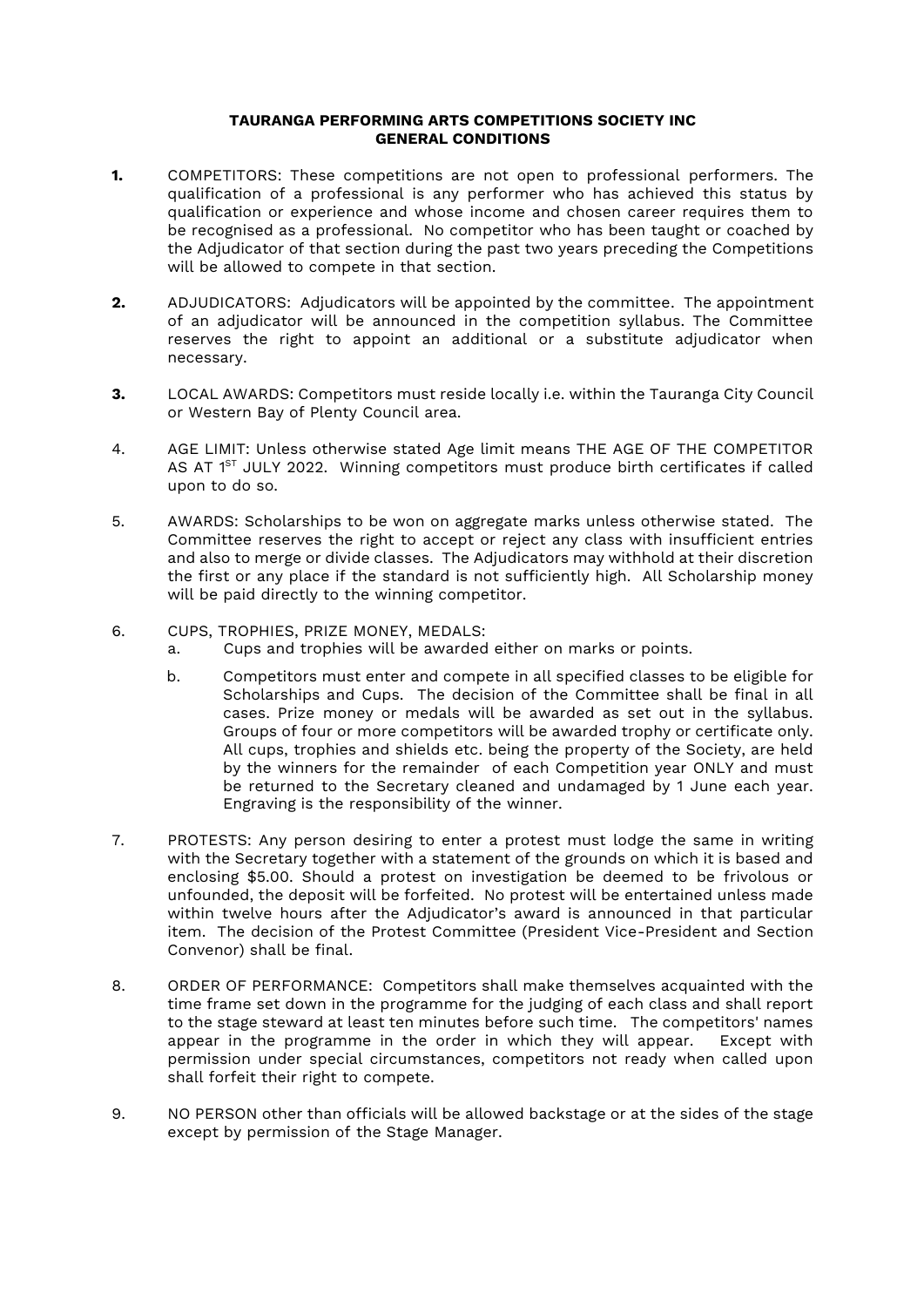- 10. ACCOMPANISTS:
	- a. Singing & Instrumental Section: competitors are permitted to have their own accompanists. Any inquiries for an accompanist to Section Convenor - refer to Instrumental/Singing Section of this syllabus for name & phone number.
	- b. Dancing: Compact Discs must be under the direction of the Stage Manager. No piano will be available.
	- c. National Dancing: conducted under the rules of the NZ Piping & Dancing Association. Piper or recorded music will be provided.
- 11. TIME LIMIT: 12 years & under 3 minutes maximum. 13 years & over 4 minutes maximum unless otherwise stated in individual classes. For time penalties, refer to each section.
- 12. ITEMS:
	- a. In all classes Instrumental, Vocal and Speech competitors may not render any item which they have previously won with at the Tauranga Competitions, except that in the instrumental or vocal section a complete work may be submitted in any subsequent year or years following an entry of a movement or part of a work that has won.
	- b. The title of all items to be inserted on the entry forms and entries will be rejected if this rule is not complied with.
	- c. Speech items to be taken from the work of good Authors.
	- d. No change in the title or substance of any items stated on the entry form will be permitted except in the case of any item rejected by the Committee.
	- e. Competitors must provide a second copy of their selection for the Adjudicator. This copy must be handed to the steward 15 minutes before commencement of the class.
	- f. Competitors may not enter the same item in more than one class, except that restricted items may be used in age group classes of dancing section only, unless otherwise specified.
- 13. ENTRIES:
	- a. Entries in all classes must be lodged in writing with the Secretary on or before the closing date specified the section of the syllabus Fees must be paid AT THE TIME OF ENTRY and no entry will be recorded which is not accompanied by fee in full. Any competitor found entering otherwise than under his or her own name will be disqualified.
	- b. The Committee reserves the right to refuse any entry. Only one entry per person will be allowed for each class, except in items of two or more persons.

c.No late entries will be accepted.

- d. Fees will not be refunded under any circumstances. The submission of any entry on behalf of persons in any of the classes implies acceptance of these General Conditions. No receipts will be sent out unless entry is accompanied by a stamped addressed envelope.
- 14. RESTRICTED CLASSES: Are for competitors who have never won a first prize in that class at the commencement date of Competition at any similar Competitions in that section.
- 15. CONDUCT & OBLIGATIONS: Communications with the Adjudicators, either by competitors, teachers or other interested parties, prior to or during the competitions, is strictly prohibited, and the Committee reserves the right to disqualify any competitor who breaches this rule. Committee members and official helpers are permitted to speak to the Adjudicator on their official duties only.
- 16. PROMPTING: No prompting or assistance of any kind may be rendered during performance except by the Adjudicator.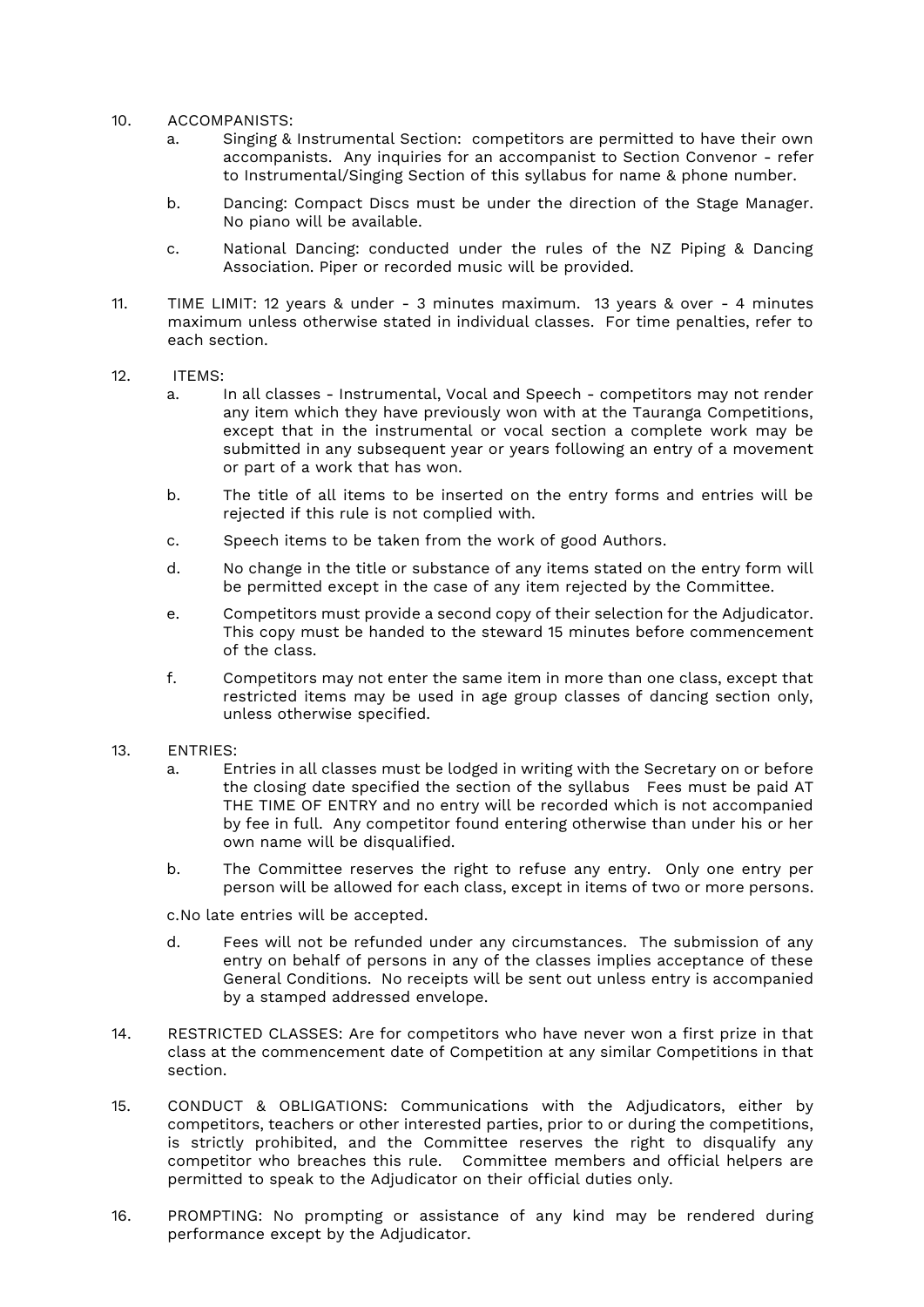- 17. PROPERTIES:
	- a. No heavy or large properties will be allowed. Light properties able to be handled by one person only may be permitted at the discretion of the Stage Manager.
	- b. Any electrical equipment used by the competitors must be accompanied by a certificate of safety from a certified electrician.
	- c. Blackout lighting will be used ONLY at the beginning and end of each item in place of a curtain.
- 18. PASSES: Competitors passes will be available at door of hall at which competitor is competing. Please wear your pass at all times.
- 19. BALLET CLASSES: No Pointe work under 11 years.
- 20. AMPLIFIERS: Will not be allowed in Instrumental or Vocal Classes (unless stated otherwise).
- 21. PHOTOCOPIES: TO BE USED FOR ADJUDICATORS ONLY. Instrumental and Vocal competitors must not use photocopies for their performance.
- 22. GENERAL RESERVATION: The Committee reserves to itself the right of applying and interpreting all the rules and the decision of the Committee in any matter will be final.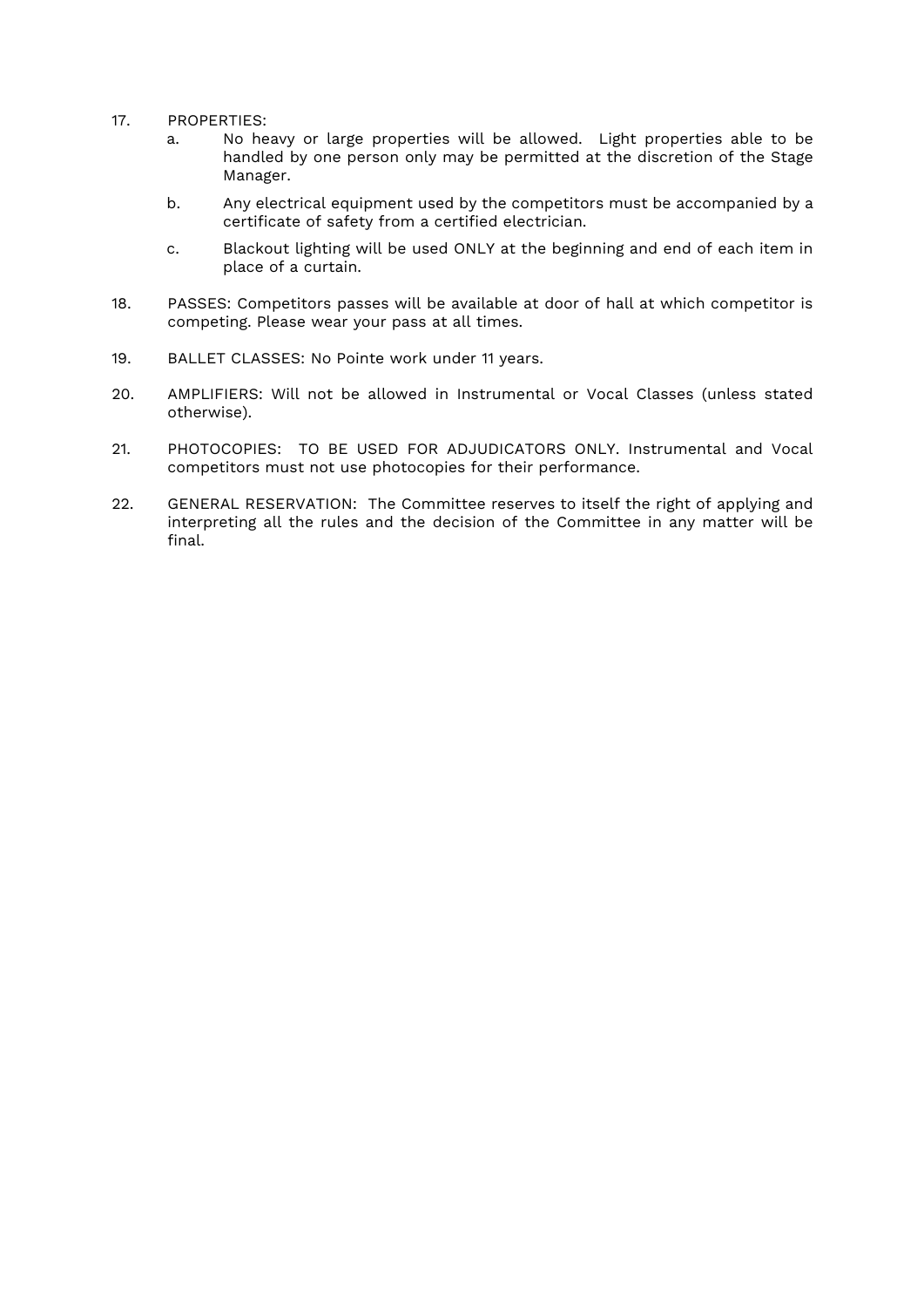#### **BALLET SECTION**

# **Addison Theatre, Baycourt Community and Arts Centre Friday 7 th to Monday 11th July 2022 (Dates are approximate only, and will depend on entries across all sections)**

**ENTRIES CLOSE 1ST MAY 2022** - Entries may be restricted

| <b>ENTRY SECRETARY:</b>                                                                  | Lisa Wilson<br>Ph:                        | Email: tgacomps.ballet@gmail.com<br>027 2760536                                                                           |                                                                                               |
|------------------------------------------------------------------------------------------|-------------------------------------------|---------------------------------------------------------------------------------------------------------------------------|-----------------------------------------------------------------------------------------------|
| <b>ENTRY ADDRESS:</b>                                                                    |                                           | Lisa Wilson<br>74 Levers Road, Matua, 3110<br><b>TAURANGA</b>                                                             |                                                                                               |
| AGE:                                                                                     |                                           | As at 1st July 2022 (except where specified)                                                                              |                                                                                               |
| <b>ENTRY FEES:</b>                                                                       | Solo<br>Duo/Trio<br>Groups<br>Major Award | Junior Variation<br>PACANZ Nomination (Groups)<br>PACANZ Nomination (Solo)<br>Age Group Scholarships<br>Class Sponsorship | \$10.00<br>\$10.00<br>\$20.00<br>\$10.00<br>\$20.00<br>\$20.00<br>\$20.00<br>\$5.00<br>\$5.00 |
| <b>COMPULSORY ADMINISTRATIVE FEE:</b><br>\$20.00<br>Only one fee needed over all genres. |                                           |                                                                                                                           |                                                                                               |
| <b>PROGRAMME:</b><br>Printed and Posted<br>Emailed                                       |                                           |                                                                                                                           | \$10.00<br><b>Free</b>                                                                        |
| <b>Internet Banking:</b>                                                                 | Code:<br>Reference:                       | <b>PAYMENT OF ENTRY FEES:</b><br>Account No: 03 0435 0457966 07<br><b>Ballet</b><br><b>Competitors Name</b>               |                                                                                               |

**Proof of payment must be attached with entry form if paying via internet**

**When entering more than one section, please use the correct entry form and payment to be made to the respective entry secretary and bank account if doing internet banking.**

**ADJUDICATOR:** Sonya Lewis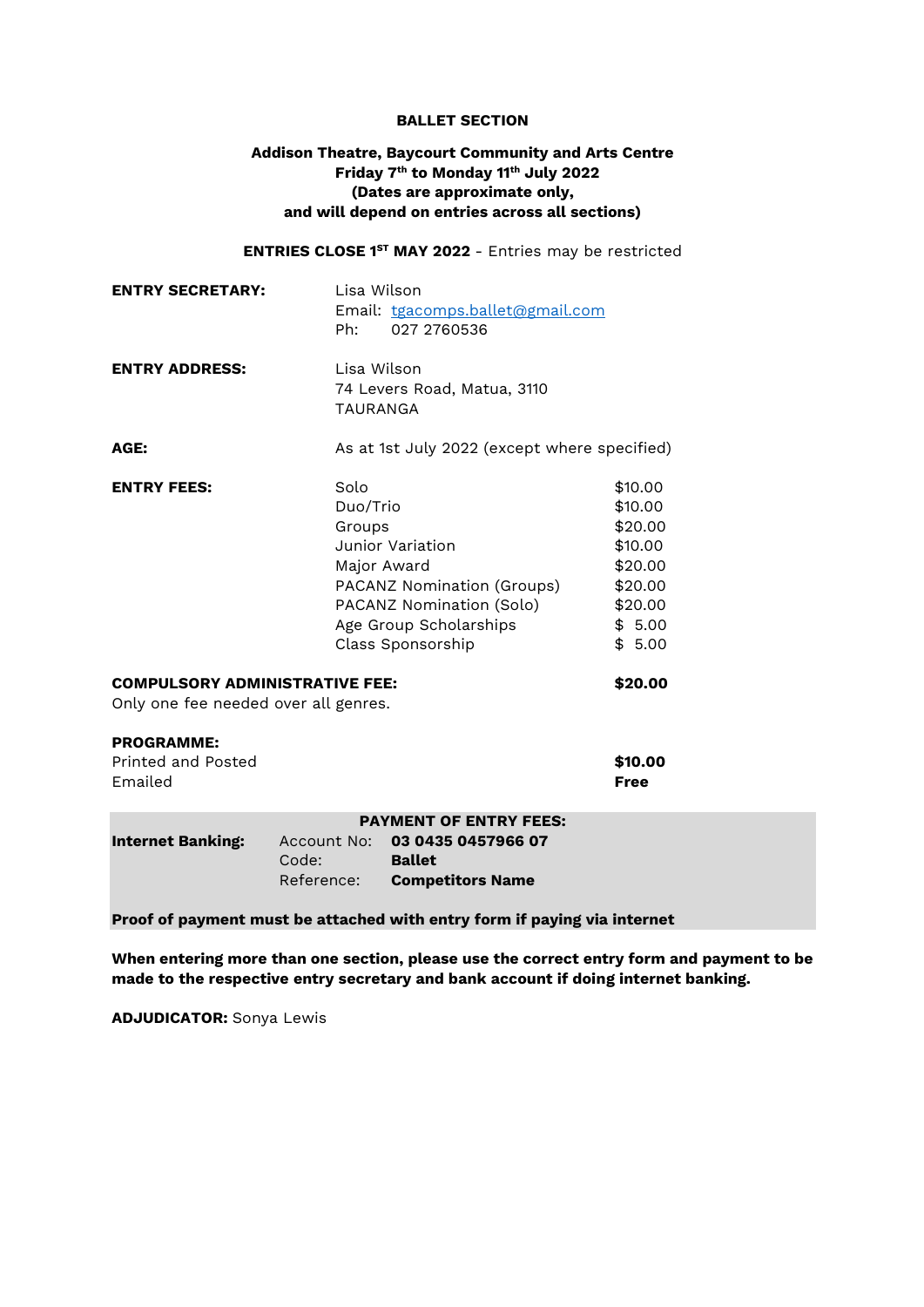### **Ballet Age Group Scholarships - Entry Fee: \$5.00**

| Under 7 Yrs       | Winner: \$20  | Runner-Up: \$10 | Classes 401-404 |
|-------------------|---------------|-----------------|-----------------|
| 7 & Under 9 Yrs   | Winner: \$40  | Runner-Up: \$20 | Classes 405-408 |
| 9 & Under 11 Yrs  | Winner: \$50  | Runner-Up: \$30 | Classes 409-412 |
| 11 & Under 13 Yrs | Winner: \$60  | Runner-Up: \$40 | Classes 413-416 |
| 13 & Under 15 Yrs | Winner: \$70  | Runner-Up: \$50 | Classes 419-423 |
| 15 & Over         | Winner: \$100 | Runner-Up: \$75 | Classes 425-428 |

#### **CONDITIONS FOR SCHOLARSHIPS**

Competitors must enter and compete in all the classes, in their section marked with an \* to qualify for entry into the scholarship.

The scholarship will be awarded on points ( $1^{st}=7$ ,  $2^{nd}=6$ ,  $3^{rd}=5$ , VHC=3, HC=2, C=1)

#### **Under 7 Years 7 & Under 9 Years**

 $*401$  Classical  $*405$  Classical \*402 Demi-Character \*406 Demi-Character \*403 National \*407 National \*404 Barefoot \*408 Barefoot

# **9 & Under 11 Years 11 Years & Under 13**

|      | J Q UIIUTI II ITAI 5 |        | II I CAIS QUINCI IJ            |
|------|----------------------|--------|--------------------------------|
|      | *409 Classical       |        | *413 Classical (Not En Pointe) |
|      | *410 Demi-Character  |        | *414 Demi-Character            |
| *411 | National             | $*415$ | National                       |
| *412 | Barefoot             |        | *416 Barefoot                  |
|      |                      | 417    | Classical En Pointe            |
|      |                      | 418    | Neo-Classical                  |

#### **13 & Under 15 Years 15 Years & Over**

|        | *419 Classical (not En Pointe) |       | *425 Demi-Character   |
|--------|--------------------------------|-------|-----------------------|
|        | *420 Demi-Character            | *426. | National              |
|        | *421 National                  |       | $*427$ Barefoot       |
|        | $*422$ Barefoot                | *428. | - Classical En Pointe |
| $*423$ | - Classical En Pointe          | 429   | Neo-Classical         |
| 424    | Neo-Classical                  |       |                       |

(Highest mark if both flat and pointe danced)

# **Restricted Section**

|                                         | 430 Any type of dance 6 Years & Under (Merit award only) |
|-----------------------------------------|----------------------------------------------------------|
| 431 Classical                           | Under 9 years                                            |
| 432A Classical                          | 9 & Under 11 Years                                       |
| 432B Classical                          | 11 Years & Over                                          |
| 433 Classical En Pointe 11 Years & Over |                                                          |
|                                         |                                                          |

# **Groups/Duos/Trios (Note: Ballet Groups and PACANZ nomination class (Groups) will be held Friday 15th July)**

| 434                        | Ballet Group Under 12 Years (4 or more competitors)    |
|----------------------------|--------------------------------------------------------|
| 435                        | Ballet Group 12 Years & Over (4 or more competitors)   |
| 436                        | Ballet Duo/Trio Open                                   |
| 437                        | Junior Variation 11 Years & Under 15                   |
| 438 A & B<br>concurrently) | TPACS Major Ballet Award and PACANZ Nomination (danced |
| 439.                       | PACANZ Ballet Troupe Nomination                        |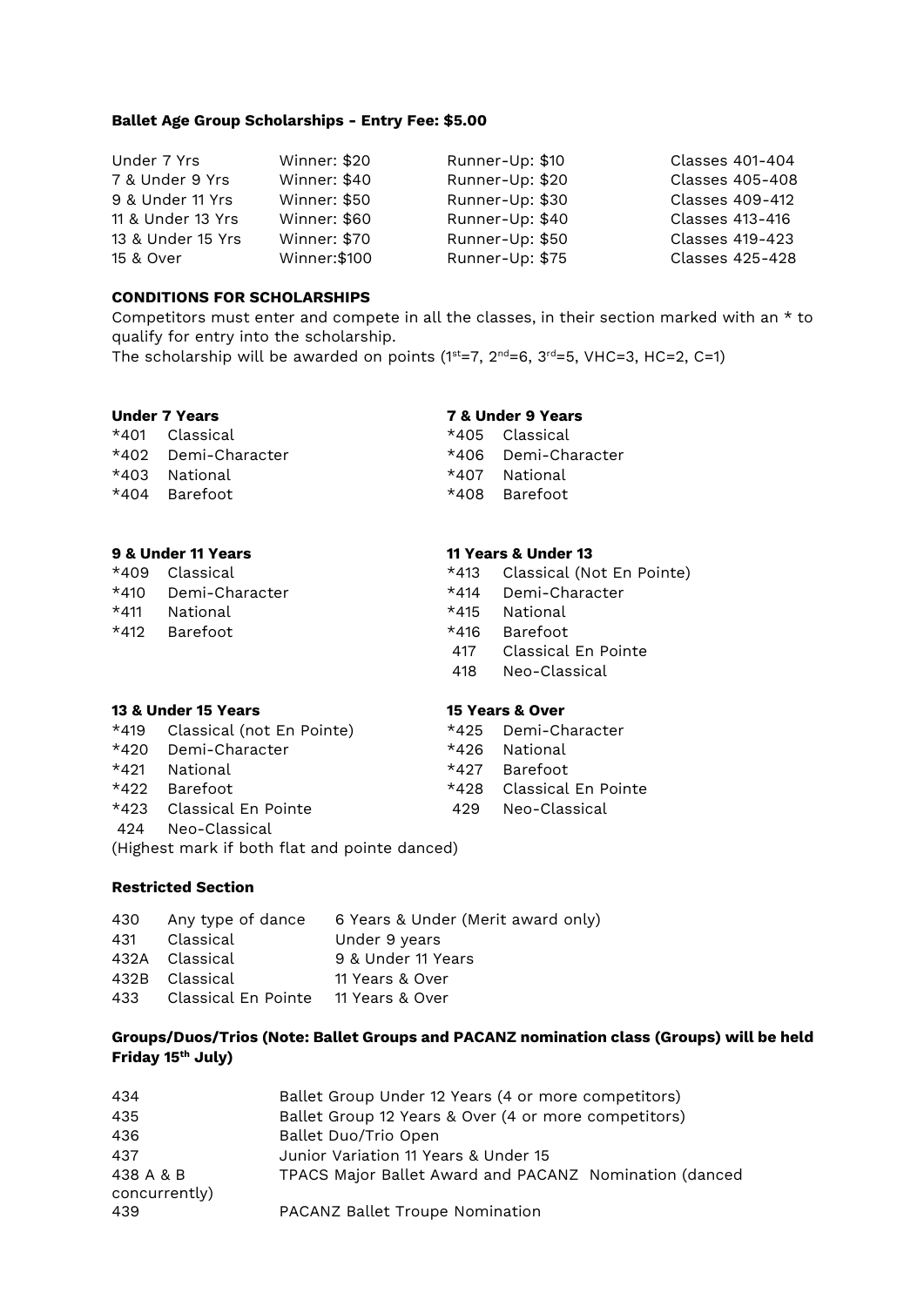#### **Class 437 TPACS Junior Variation**

# **Competitors must be 11 Years and Under 15 as at 01.07.22 Saturday Evening 9th July 2022 Entry Fee \$10.00 First Place \$100.00 and the Annette Johnston Cup**

#### **Conditions of Entry:**

- 1. A Classical Variation from any recognised classical repertoire.
- 2. Pointe shoes optional (Competitors will not be disadvantaged by dancing in flat shoes).

#### **Class 438 A & B**

# **TAURANGA PERFORMING ARTS COMPETITIONS SOCIETY INC MAJOR BALLET AWARD – Entry Fee \$20.00 and NATIONAL YOUNG PERFORMER AWARD – Entry Fee \$20.00 Saturday Evening 9th July 2022**

| First Place:  | \$1,000 and the John Dyke Ford Trophy |
|---------------|---------------------------------------|
| Second Place: | \$300                                 |
| Third Place:  | \$200                                 |
|               |                                       |

| Most Promising Dancer:           | \$100                                   |
|----------------------------------|-----------------------------------------|
| Highest Placed Local Competitor: | \$500                                   |
| (TPACS Tuition Scholarship)      | (Refer to Rule 3 of General Conditions) |

# **Class 438A Classical Variation from the list below Class 438B Classical Variation from any classical repertoire. The selection however, must show a Clear Contrast in style to the first Variation selected.**

#### **Conditions of Entry (please read carefully)**

- 1. Competitors to be 15 years and under 19 years as at 1st October 2022.
- 2. Competitors must enter and compete in both sections A & B.
- 3. Females must perform their variations En Pointe.
- 4. Titles of both variations must be included by the closing date of entries.
- 5. Dancers must compete in two of their age group dances to be eligible for the TPACS Major Award.

# **Solo Variation from the following lists: FEMALE SOLO VARIATION MALE SOLO VARIATION**

Gamzatti – La Bayadere Act ll Peasant Pas 1st Solo – Giselle Act l Giselle – Giselle Act l Albrecht – Giselle Act ll Aurora's Wedding – Sleeping Beauty Act lll Bluebird – Sleeping Beauty Act lll Aurora's Birthday – Sleeping Beauty – Act l James – La Sylphides Act l Prelude – Les Sylphides James – La Sylphides Act ll Odette – Swan Lake Act l Pas de Deux -1st Solo Flower Festival Odile – Swan Lake Act lll Variation – Le Corsaire Act lll Esmeralda- La Esmeralda Basil – Don Quixote Act lll Kitri's Entrance – Don Quixote Act l Prince Desire – Sleeping Beauty Act lll Bluebird – Sleeping Beauty Act lll Siegfried – Swan Lake Act lll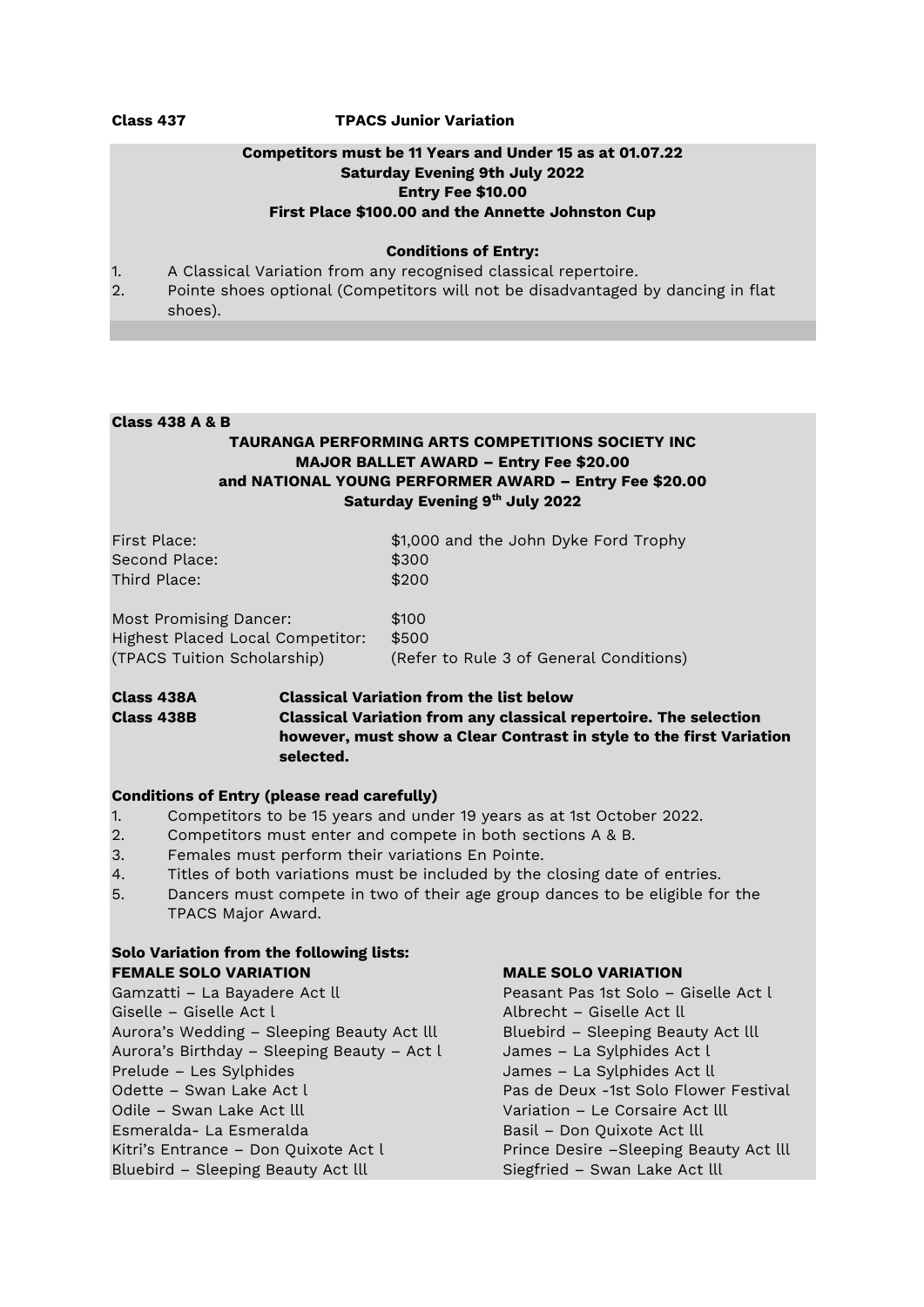### **NATIONAL YOUNG PERFORMER AWARDS 2022 CRITERIA FOR BALLET**

A. Performers will be 15 and under 19 years as at 1st of October 2022.

B. Each performer will compete in three classes during the preliminary round;

1. Solo Variation from the three following lists:

## **Female :**

| : Gamzatti - La Bayadere Act II        | <b>Male:</b>                              |
|----------------------------------------|-------------------------------------------|
| : Giselle – Giselle Act I              | : Peasant Pas 1st Solo – Giselle Act I    |
| : Aurora's Wedding - Sleeping Beauty   | : Albrecht – Giselle Act II               |
| Act III                                | : Bluebird - Sleeping Beauty Act III      |
| : Aurora's Birthday – Sleeping Beauty  | : James - La Sylphides Act I              |
| Act I                                  | : James - La Sylphides Act II             |
| : Prelude - Les Sylphide               | : Pas de Deux - 1st Solo Flower Festival  |
| : Odette - Swan Lake Act I             | : Variation – Corsaire – Act III          |
| : Odile - Swan Lake Act III            | : Basil - Don Quixote Act III             |
| : Esmeralda - La Esmeralda             | : Prince Desire - Sleeping Beauty Act III |
| : Kitri's Entrance - Don Quixote Act I | : Siegfried - Swan Lake Act III           |
| : Bluebird - Sleeping Beauty Act III   |                                           |

2. Solo Variation from any recognised classical repertoire which MAY or MAY not be from the list in B.1. The selection, however, **MUST** show a **clear contrast** in style to the variation selected in section B.1.

3. All performers will participate in a Technical Class conducted by or for the Adjudicators. No audience observation will be permitted. The Technical Class will be taken into consideration in determining the semi-finalists.

C. There will be a semi-final of up to twelve performers who will repeat either B. 1 or B. 2 at the discretion of the adjudicators. The number of semi-finalists is determined as per the NYPA rules 7.1-7.2. Competitors will be chosen based on their marks in the Preliminary round(s).

D. For the Final Award Concert six performers will be recalled, and shall repeat the item not performed at the semi final.

# **COMPETITORS PLEASE NOTE**

Only enter the Nomination class if you are seeking a Nomination **AND** are committed to attending and competing at the National Young Performer Awards in Palmerston North 21- 23 Oct 2022.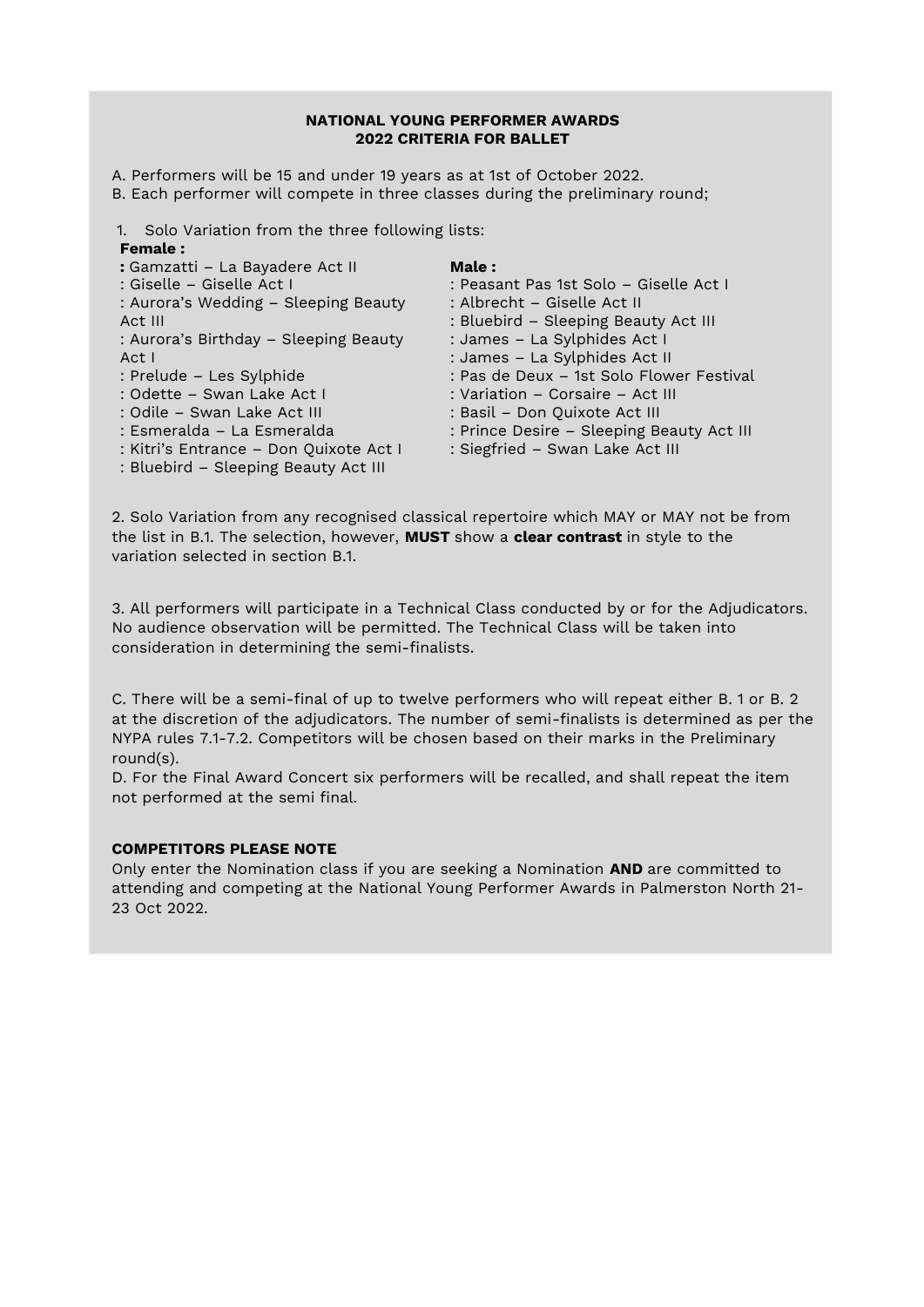# **MODERN DANCE SECTION Addison Theatre, Baycourt Community and Arts Centre Commencing 11th July 2022 (Dates are approximate only, and will depend on entries across all sections)**

**ENTRIES CLOSE 1ST MAY 2022** - Entries may close early if entries exceed capacity

| <b>ENTRY SECRETARY:</b> | Kimberley Schumacher |                                  |
|-------------------------|----------------------|----------------------------------|
|                         |                      | Email: tgacomps.modern@gmail.com |
|                         | Ph∙                  | 021 152 4871                     |

| AGE:               | As at 1 July 2022 (except where specified) |         |  |
|--------------------|--------------------------------------------|---------|--|
| <b>ENTRY FEES:</b> | Solo                                       | \$10.00 |  |
|                    | Duo/Trio                                   | \$15.00 |  |
|                    | Groups                                     | \$20.00 |  |
|                    | PACANZ Nomination (Groups)                 | \$20.00 |  |
|                    | PACANZ Nomination (Solo)                   | \$20.00 |  |
|                    | Major Award                                | \$20.00 |  |
|                    | Age Group Scholarships                     | \$5.00  |  |
|                    | Class Sponsorship                          | \$5.00  |  |

#### **COMPULSORY ADMINISTRATIVE FEE: \$20.00**

For families with more than one competitor in the competition, only one fee of \$20.00 is due.

# **PROGRAMME:**

|                          | Emailed    | Printed and Posted                              | \$10.00<br><b>FREE</b> |
|--------------------------|------------|-------------------------------------------------|------------------------|
|                          |            | <b>PAYMENT OF ENTRY FEES:</b>                   |                        |
| <b>Cheques:</b>          |            | To be made out to TAURANGA COMPETITIONS SOCIETY |                        |
| <b>Internet Banking:</b> |            | Account No: 03 0435 0457966 06                  |                        |
|                          | Code:      | Modern                                          |                        |
|                          | Reference: | <b>Competitors Name</b>                         |                        |

### **Proof of payment must be attached with entry form if paying via internet**

When entering more than one section, please use the correct entry form and payment to be made to the respective entry secretary and bank account if doing internet banking

#### **ADJUDICATOR: Okiwi Hawkins, Nelson**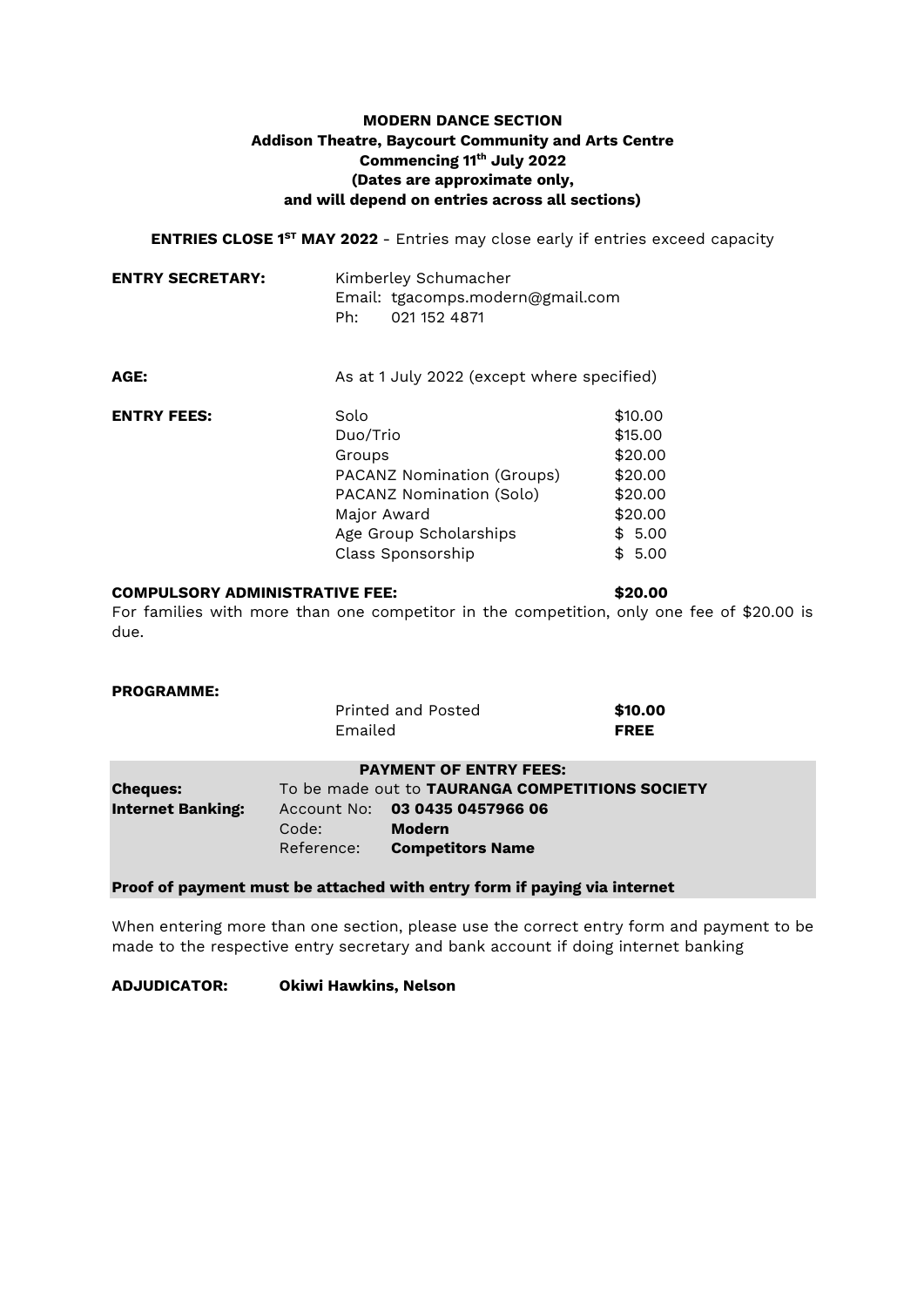### **Tauranga Performing Arts Competition Society Inc.**

# **Modern Age Group Scholarships Entry Fee: \$5.00**

| Under 8 Years                    | Winner: \$20  | Runner-Up: \$10  | Classes 641 – 643   |
|----------------------------------|---------------|------------------|---------------------|
| 8 & Under 10 Years               | Winner: \$40  | Runner-Up: \$20  | Classes 644 - 646   |
| 10 & Under 12 Years              | Winner: \$50  | Runner-Up: \$30  | Classes 647,649,650 |
| 12 & Under 14 Years Winner: \$75 |               | Runner-Up: \$50  | Classes 651 - 654   |
| 14 & Under 16 Years              | Winner: \$100 | Runner-Up: \$75  | Classes 655 - 658   |
| 16 Years & Over                  | Winner: \$150 | Runner-Up: \$100 | Classes 659 - 662   |

### **CONDITIONS FOR SCHOLARSHIPS**

Competitors must enter and compete in all the classes, in their section marked with an \* to qualify for entry into the scholarship.

The scholarship will be awarded on points ( $1^{st}=7$ ,  $2^{nd}=6$ ,  $3^{rd}=5$ , VHC=3, HC=2, C=1)

#### **Modern and Hip Hop Dance Classes**

Scholarship classes marked with an  $*$ 

\*641 Modern/Jazz \*644 Modern/Jazz \*642 Lyrical \*645 Lyrical \*643 Musical Theatre \*646 Musical Theatre 750 Hip Hop 751 Hip Hop

#### **10 & Under 12 Years 12 & Under 14 Years**

\*647 Modern/Jazz \*651 Modern/Jazz 648 Contemporary (Not in Scholarship) \*652 Contemporary \*649 Lyrical \*653 Lyrical \*650 Musical Theatre \*654 Musical Theatre 752 Hip Hop 753 Hip Hop

### **14 & Under 16 Years 16 Years & Over**

\*655 Modern/Jazz \*659 Modern/Jazz \*656 Contemporary \*660 Contemporary \*657 Lyrical \*661 Lyrical \*658 Musical Theatre \*662 Musical Theatre 754 Hip Hop 755 Hip Hop

#### **Other Classes**

665 Contemporary Under 10 Years

# **Under 8 Years 8 & Under 10 Years**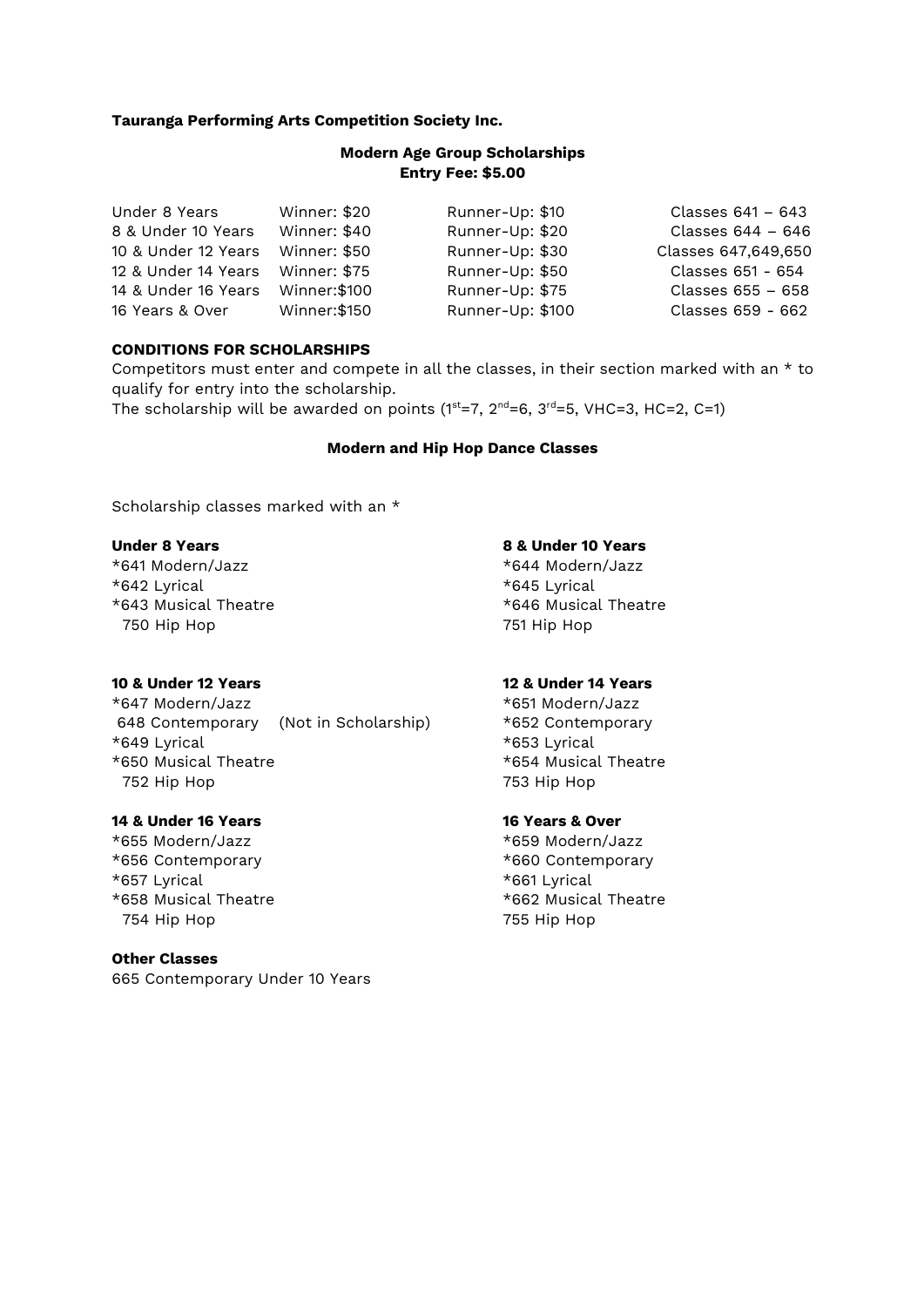### **Restricted Section – Please note due to increased demand in entries in 2022, there will be no restricted classes this year for dancers 12 years and over.**

| 601 Modern/Jazz  | Under 8 Years      |
|------------------|--------------------|
| 602 Modern/Jazz  | 8 & Under 12 Years |
| 605 Lyrical      | Under 12 Years     |
| 607 Contemporary | Under 12 Years     |

### **Modern Duos/Trios**

| 610 Duo  | Under 10 Years      |
|----------|---------------------|
| 611 Duo  | 10 & Under 14 Years |
| 612 Duo  | 14 Years & Over     |
| 613 Trio | Open                |

### **Hip Hop Duos/Trios**

| 755 Duo  | Under 10 Years      |
|----------|---------------------|
| 756 Duo  | 10 & Under 14 Years |
| 757 Duo  | 14 Years & Over     |
| 758 Trio | Open                |

### **Groups (4 or more competitors) (Classes may be combined dependent on numbers)**

| 670 Jazz Groups                                                       | Under 12 Years                   |
|-----------------------------------------------------------------------|----------------------------------|
| 671 Musical Theatre Groups                                            | Under 12 Years                   |
| 672 Open Groups                                                       | Under 12 Years                   |
| 673 Jazz Groups                                                       | 12 & Under 15 Years              |
| 674 Musical Theatre Groups                                            | 12 & Under 15 Years              |
| 675 Open Groups                                                       | 12 & Under 15 Years              |
| 676 Jazz Groups                                                       | 15 & Under 25 Years              |
| 677 Musical Theatre Groups                                            | 15 & Under 25 Years              |
| 678 Open Groups                                                       | 15 & Under 25 Years              |
| Lyrical/Contemporary<br>679 Lyrical Groups<br>680 Contemporary Groups | Under 15 Years<br>Under 15 Years |
| 681 Lyrical Groups                                                    | 15 & Under 25 Years              |
| 682 Contemporary Groups                                               | 15 & Under 25 Years              |
|                                                                       |                                  |

# **Hip Hop**

| 780 Hip Hop Groups | Under 15 Years      |
|--------------------|---------------------|
| 781 Hip Hop Groups | 15 & Under 25 Years |

# **1. Classes 670, 671, 672, 673, 674, 675, 676, 677, 678 679, 680, 681, 682, 780 & 781 will be held on Friday 15th July**

**2. There will be a door charge to enter the auditorium to watch the groups. The price of these will be advertised in the program when finalised. Tickets can be purchased through Ticketek for this evening.**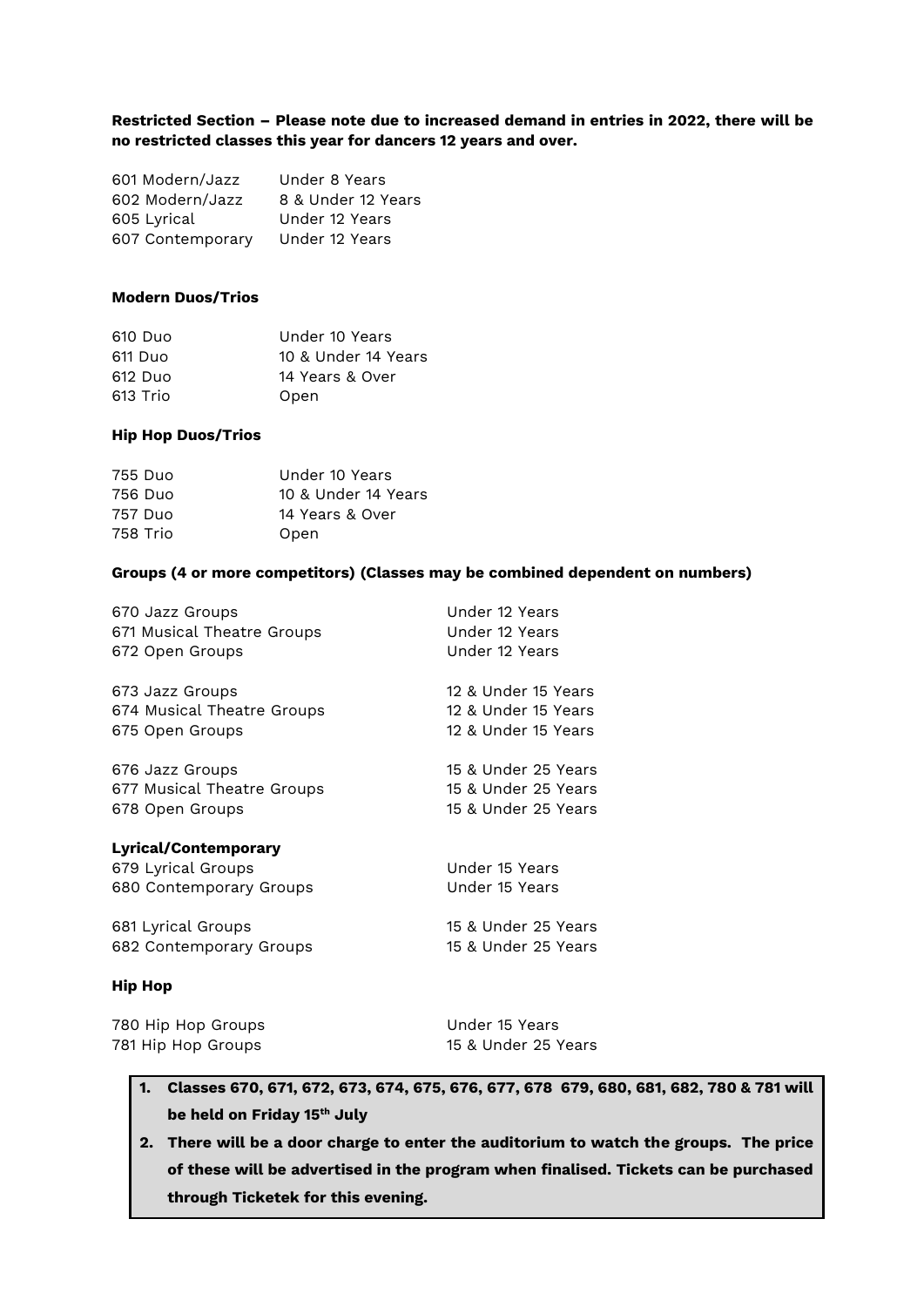|                                                      |                                            | <b>Class 690 A, B &amp; C</b><br><b>TAURANGA PERFORMING ARTS COMPETITIONS SOCIETY INC</b><br><b>MAJOR MODERN DANCE AWARD</b><br>Entry Fee \$20.00 |  |
|------------------------------------------------------|--------------------------------------------|---------------------------------------------------------------------------------------------------------------------------------------------------|--|
| First Place:                                         | Second Place:                              | \$1,000 and the Jonathon Thai Trophy                                                                                                              |  |
| Third Place:                                         |                                            | \$300<br>\$200                                                                                                                                    |  |
|                                                      |                                            |                                                                                                                                                   |  |
|                                                      | Most Promising Dancer:                     | \$100                                                                                                                                             |  |
|                                                      | Highest Placed Local Competitor:           | \$500                                                                                                                                             |  |
|                                                      | (TPACS Tuition Scholarship)                | (Refer to Rule 3 of General Conditions)                                                                                                           |  |
|                                                      | <b>Conditions of Entry</b>                 |                                                                                                                                                   |  |
| А.                                                   |                                            | Performers shall be 15 and under 21 years as at 1 <sup>st</sup> October 2022                                                                      |  |
| Each performer shall compete in three classes;<br>В. |                                            |                                                                                                                                                   |  |
|                                                      | Modern/Jazz<br>$1_{\cdot}$                 |                                                                                                                                                   |  |
|                                                      | 2.<br>Contemporary                         |                                                                                                                                                   |  |
|                                                      | Technical Class with the Adjudicator<br>3. |                                                                                                                                                   |  |

**Due to the postponement of PACANZ NYPA in 2021, one of our nominees has withdrawn so we are able to nominate one person to compete in the NYPA in 2022. The age criteria for entry into this nomination class remains at 15 and under 21 years as at 1 October 2021**

# **Class 695 A, B, & C**

# **NATIONAL YOUNG PERFORMER OF THE YEAR: TAURANGA PERFORMING ARTS COMPETITIONS SOCIETY INC NOMINATION Entry Fee \$20.00**

# **NATIONAL YOUNG PERFORMER AWARDS 2021 CRITERIA FOR MODERN DANCE NATIONAL YOUNG PERFORMER AWARDS 2021 CRITERIA FOR MODERN DANCE**

A. Competitors shall be 15 and under 21 years as at 1 October 2021

B. Each competitor shall perform in three classes during the preliminary round:

1. Modern/Jazz

2. Contemporary

3. Master Class – run by the Adjudicators. No audience observation.

C. There shall be a maximum time limit of four minutes for each dance, taken from the beginning to the

conclusion of the music.

D. There will be a semi-final at which competitors will repeat either B. 1 or B. 2 at the discretion of the

adjudicator. Competitors will be chosen based on their marks in the Preliminary round(s). The number of semi-finalists will be decided in accordance with the NYPA rules.

E. For the Final Award Concert six competitors will be recalled and shall repeat the item not performed at the semi-final.

F. Costumes, choreography & music should be appropriate to the age of the competitors and suitable for a family audience – this will be at the Adjudicators discretion.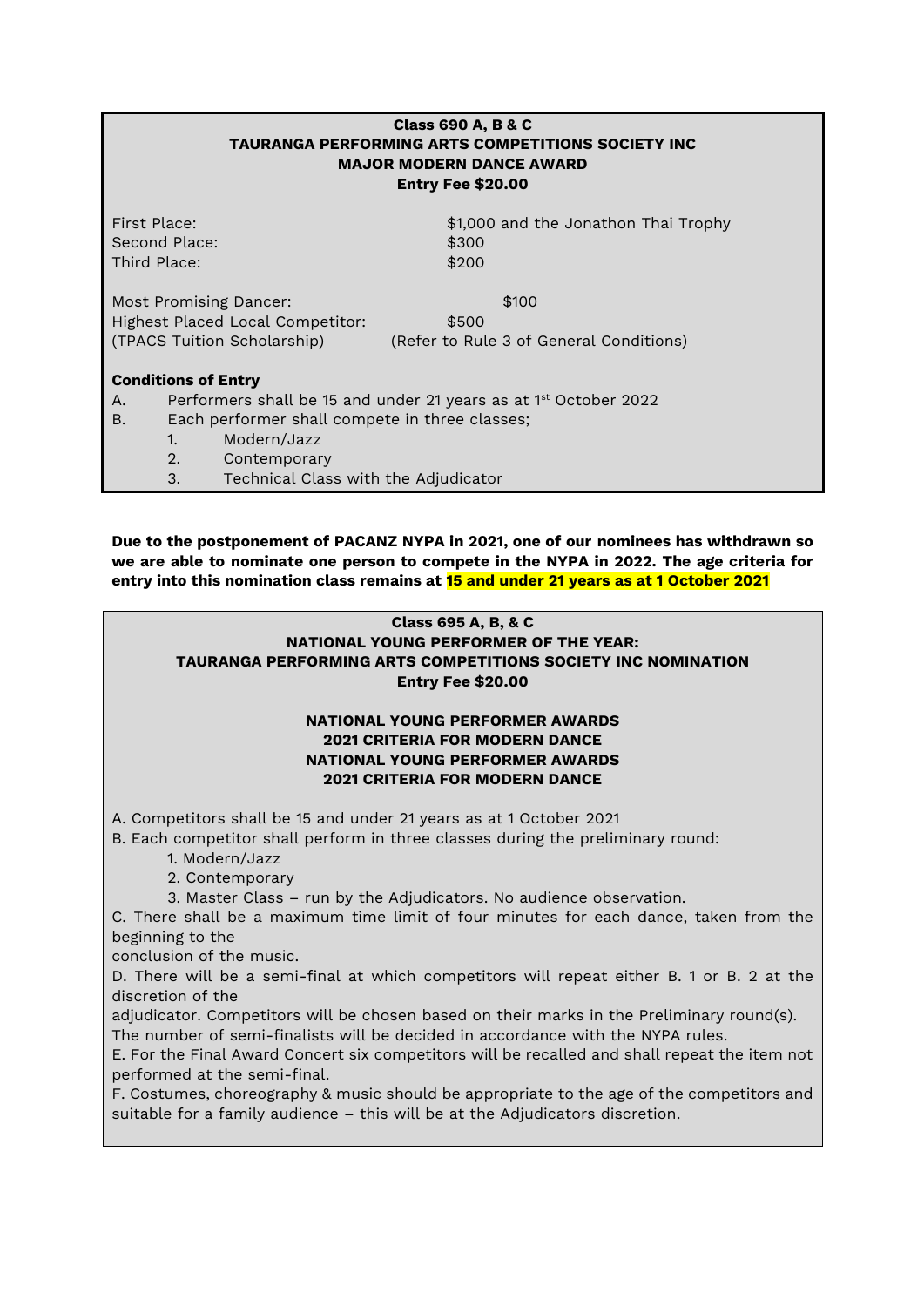#### **Class 700**

### **NATIONAL YOUNG PERFORMER OF THE YEAR: TROUPES/GROUPS TPACS MODERN NOMINATION Entry Fee \$20.00 – Use Separate Entry Form**

# **To be held on the evening of Friday 15th July NATIONAL YOUNG PERFORMER AWARDS**

#### **2022 CRITERIA FOR TROUPES**

A. Competitors will be under 25 years as at 1st of October 2022. Competitors may only compete in TWO nominated Troupe/Group PER Studio OR Educational Institution. (Please note: This differs from the original 2022 Troupe Criteria and will be in place for Troupes nominated in 2020/2021 as well as for Troupes nominated in 2022)

B. Each Troupe will be nominated at a Member Society Competition by performing in any dance genre pertinent to the Competition they enter. This competition is for amateur troupes only and is not open to professionals\*.

C. There will be a maximum time limit of five minutes, taken from the beginning to the conclusion of the music. A penalty of 5 marks will be imposed if the time limit is exceeded by 10 seconds or more.

D. Troupes who gain nomination must be able to attend the National Young Performer

Competition which will be held in Palmerston North. Compulsory Registration/Orientation will be on Tuesday 18th October and the Competition will be on Wednesday 19th October 2022.

E. A Final will be held on the afternoon/evening of Wednesday 19th October, with up to 18 Troupes recalled to perform. The number of Troupes in the Final may change, at the discretion of the Adjudicator(s)

F. The winning Troupe will be announced at the completion of Competition and it would be appreciated if the group were available to perform at the Final Award Concert on Sunday night, Sunday 23rd October 2022.

G. Costumes, choreography & music should be appropriate to the age of both the competitors and suitable for a family audience, as determined by the Adjudicator.

### ADDITIONAL RULES

A. Once a Troupe Item has received a Nomination, it is no longer eligible to enter another Nomination class. The Studio name and the genre of the nominated item will be published on the PACANZ website as soon as PACANZ is notified by the nominating Society.

B. The Item receiving a Nomination will be substantially the same Item when it is performed at the National Young Performer Awards on 19th October 2022. The genre and theme will be the same with minor alterations allowed in music, choreography, dancers and costuming. C. Troupe nominations are subject to challenge and a Troupe risks disqualifying themselves, if the above criteria are not adhered to.

NB. The CLOSING DATES will be relative to the date of Nomination. Troupe members' names and ages & entry fee will need to be submitted on the Official Entry by the closing date.

Nominees in the Troupe section are required to upload performance copies of their music in MP3 format when submitting their entry, and a list of the titles and composer and/or artists for each piece. They must bring the same music on USB to registration. The FINAL DATE for submitting music is 6th September 2022.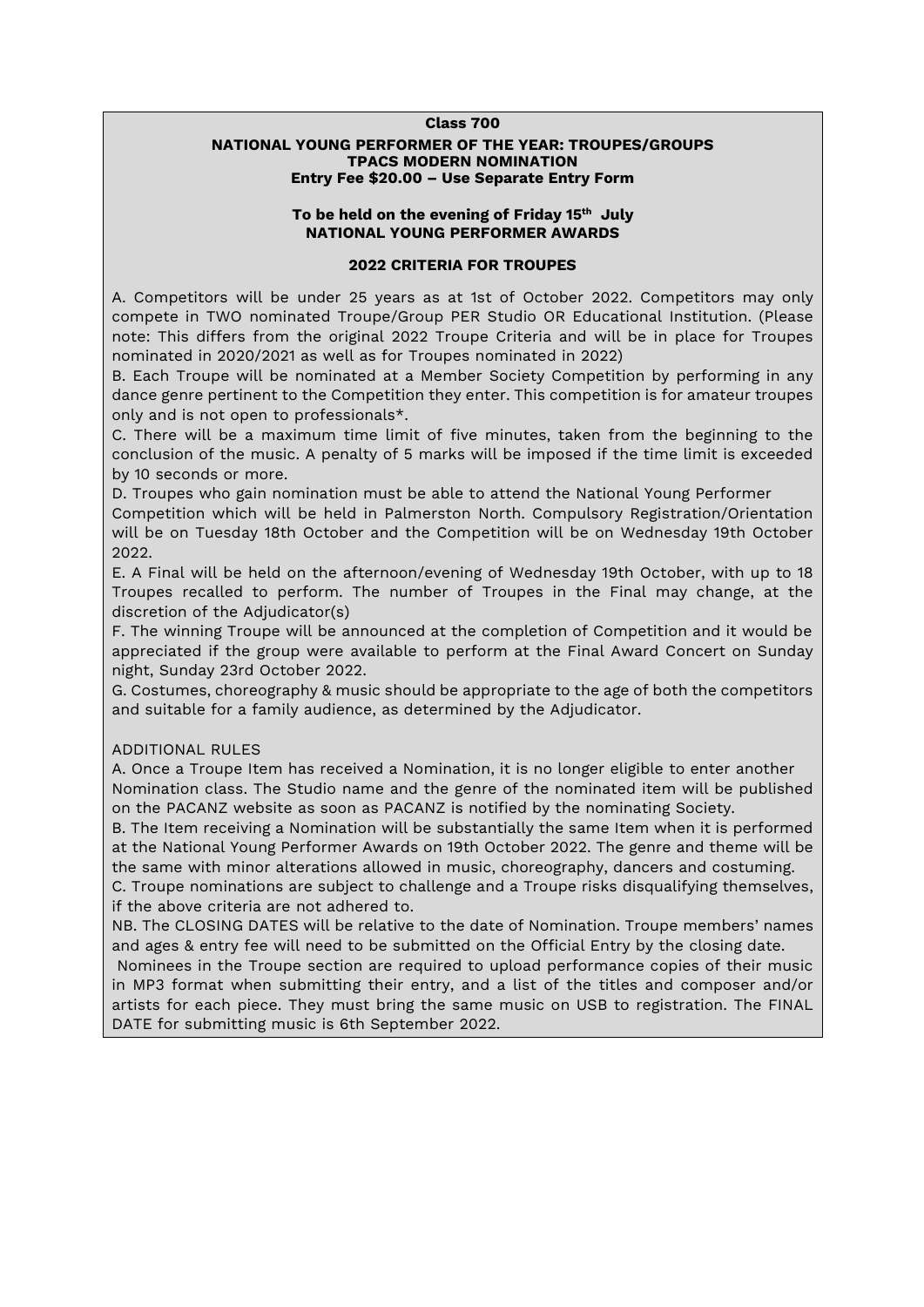# **TAP SECTION Addison Theatre, Baycourt Community and Arts Centre Commencing 11th July 2022 (Dates are approximate only, and will depend on entries across all sections)**

# **ENTRIES CLOSE: 1ST MAY 2021** By emailing: **[tgacomps.tap@gmail.com](mailto:tgacomps.tap@gmail.com)**

|                            | ADJUDICATOR:                                                                                                                                                        | OKIWI HAWKINS               |                                                                                                   |  |
|----------------------------|---------------------------------------------------------------------------------------------------------------------------------------------------------------------|-----------------------------|---------------------------------------------------------------------------------------------------|--|
| <b>Convenor:</b>           |                                                                                                                                                                     | Shona Devoy ph 027 666 8082 |                                                                                                   |  |
| <b>AGE AS AT:</b><br>2022) | <b>1 July 2022</b> (excluding Major Award which is 1 Oct                                                                                                            |                             |                                                                                                   |  |
| AGE:                       | As at 1 July 2022 (except where specified)                                                                                                                          |                             |                                                                                                   |  |
| <b>ENTRY FEES:</b>         | Solo<br>Duo/Trio<br>Groups<br>Championships<br>PACANZ Nomination (Groups)<br>PACANZ Nomination (Solo)<br>Major Award<br>Age Group Scholarships<br>Class Sponsorship |                             | \$10.00<br>\$15.00<br>\$20.00<br>\$10.00<br>\$20.00<br>\$20.00<br>\$20.00<br>\$5.00<br>5.00<br>\$ |  |

# **COMPULSORY ADMINISTRATIVE FEE: \$20.00**

For families with more than one competitor in the competition, only one fee of \$20.00 is due.

#### **PROGRAMME:**

| Printed and Posted | \$10.00     |
|--------------------|-------------|
| Emailed            | <b>FREE</b> |

|                          |            | <b>PAYMENT OF ENTRY FEES:</b>                   |
|--------------------------|------------|-------------------------------------------------|
| <b>Cheques:</b>          |            | To be made out to TAURANGA COMPETITIONS SOCIETY |
| <b>Internet Banking:</b> | Code:      | Account No: 03 0435 0457966 05<br>TAP           |
|                          | Reference: | <b>Competitors Name</b>                         |

**Proof of payment must be attached with entry form if paying via internet**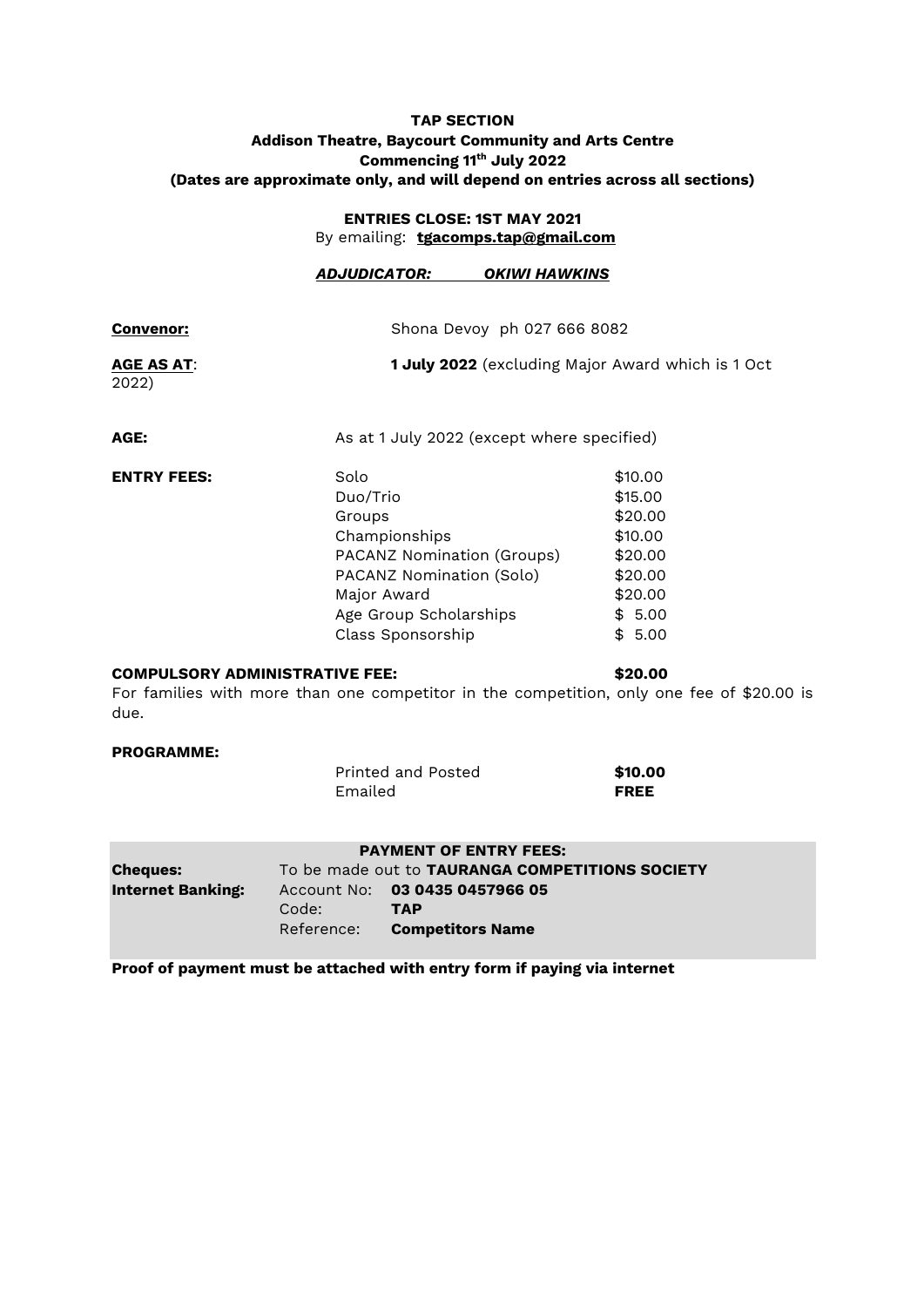# **Scholarships & Major Awards**

| Tauranga PACS Scholarship under 7 years:<br>Highest Marks over classes 508,509<br>(not Restricted or Championship)                                                   | $1^{st}$ \$20.00 | $2nd$ \$15.00            |
|----------------------------------------------------------------------------------------------------------------------------------------------------------------------|------------------|--------------------------|
| Tauranga PACS Scholarship 7 & under 9years:<br>Highest Marks over classes 511,512,513<br>(not Restricted or Championship)                                            | $1st$ \$25.00    | $2nd$ \$20.00            |
| Maskill Scholarship 9 & under 11 years:<br>Highest Marks over classes 514, 516, 517<br>(not Restricted or Championship)                                              | $1st$ \$35.00    | $2nd$ \$20.00            |
| Owens Charitable Trust Scholarship 11 & under 13 years:<br>Most points over classes 518,519,520,521,522<br>To be eligible competitors must compete in all 5 classes. | $1^{st}$ \$50.00 | $2nd$ \$30.00            |
| Rotary Scholarship 13 & under 15 years:<br>Most points over classes 523,524,525,526, 527<br>To be eligible competitors must compete in all 5 classes                 | $1st$ \$75.00    | $2nd$ \$40.00            |
| Pat McMinn Scholarship 15 years & over:<br>Most points over classes: 528,529,530,531,532<br>To be eligible competitors must compete in all 5 classes                 | 1st \$200.00     | 2 <sup>nd</sup> \$100.00 |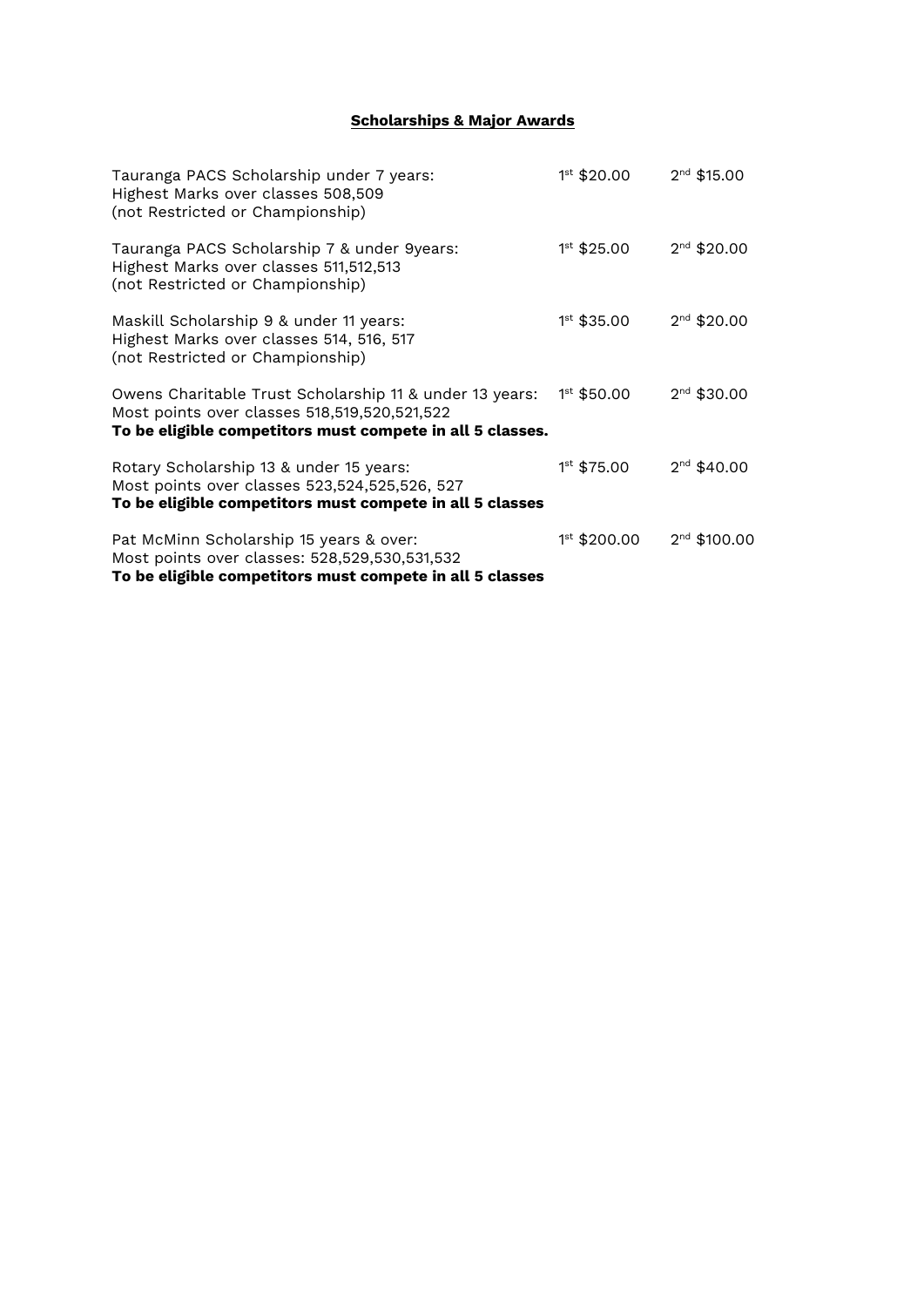| <b>Class 555</b>                                                                                                             |                                                                                                                                                                            |  |  |  |
|------------------------------------------------------------------------------------------------------------------------------|----------------------------------------------------------------------------------------------------------------------------------------------------------------------------|--|--|--|
| <b>TAURANGA PERFORMING ARTS COMPETITION SOCIETY INC</b>                                                                      |                                                                                                                                                                            |  |  |  |
| <b>MAJOR TAP AWARD</b>                                                                                                       |                                                                                                                                                                            |  |  |  |
|                                                                                                                              | <b>Entry Fee \$20.00</b><br>Please note if there are a large number of entries, we will hold a preliminary round with a final<br>consisting of no more than 8 competitors. |  |  |  |
| <b>First Place</b><br><b>Second Place</b><br><b>Third Place</b><br><b>Most Promising</b><br><b>TPACS Tuition Scholarship</b> | \$1000.00 and Michael Ralph Cup<br>\$300.00<br>\$200.00<br>\$100.00<br>\$500.00 Highest placed local competitor & Debbie Clarke Cup                                        |  |  |  |
| <b>Conditions of Entry:</b>                                                                                                  |                                                                                                                                                                            |  |  |  |
| 1.<br><b>Competitors must NOT be full time dance students</b><br>2.<br>З.<br>4.                                              | Competitors must be 15 years and under 21 years as at 1 October 2022<br><b>Technical Class with the Adjudicator is on Baycourt Stage</b>                                   |  |  |  |
| <b>Classes</b><br><b>Championship 3 speed</b><br>555a<br>$\bullet$                                                           |                                                                                                                                                                            |  |  |  |
| 555b<br>$\bullet$                                                                                                            | <b>Tap Solo, own selection</b>                                                                                                                                             |  |  |  |
| 555c Technical Class with Adjudicator                                                                                        |                                                                                                                                                                            |  |  |  |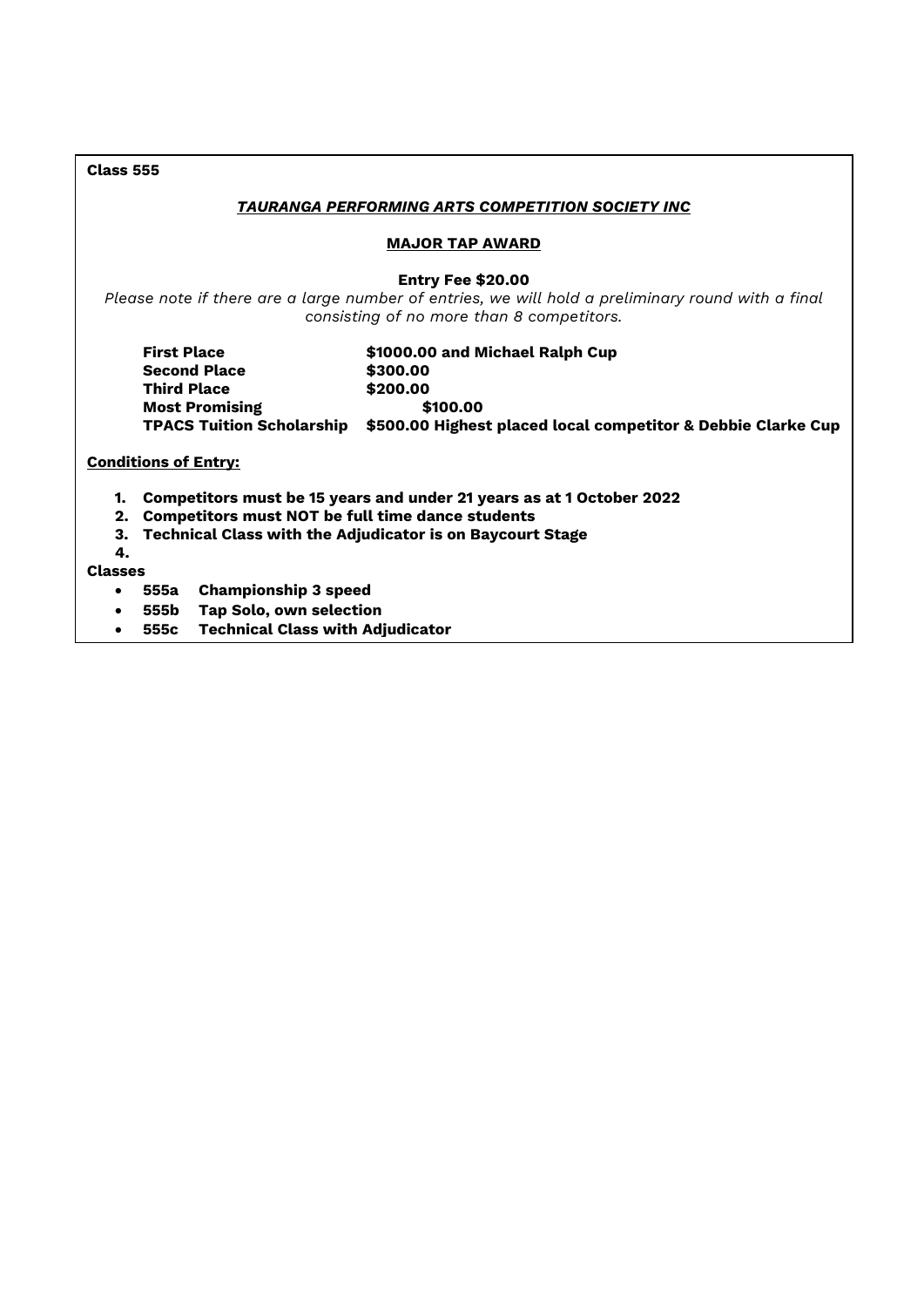### **CLASS 590/590a/590b**

| <b>2022 NATIONAL YOUNG PERFORMER AWARDS</b><br><b>TAURANGA NOMINEE CLASS - TAP</b><br><b>ENTRY FEE \$20.00</b><br>See Separate Criteria                                                                                                                                                                                                                                     |                                                                                                                                                                                    |  |
|-----------------------------------------------------------------------------------------------------------------------------------------------------------------------------------------------------------------------------------------------------------------------------------------------------------------------------------------------------------------------------|------------------------------------------------------------------------------------------------------------------------------------------------------------------------------------|--|
| Class 590<br>Class 590a<br>Class 590b                                                                                                                                                                                                                                                                                                                                       | <b>Tap Solo (Own Selection)</b><br><b>Tap Championship</b><br><b>Technical Class</b>                                                                                               |  |
| A. Performers will be 15 and under 21 years as at 1st of October 2022.<br>B. Each performer will compete in three classes during the preliminary rounds.<br>1. Championship 3 Speed                                                                                                                                                                                         |                                                                                                                                                                                    |  |
|                                                                                                                                                                                                                                                                                                                                                                             | (Please note: This differs from the original 2022 Tap Dance Criteria as due to the                                                                                                 |  |
| cancellation of the<br>2021 NYPA the Criteria needs to be the same for both the 2020/2021 nominees and the<br>2022                                                                                                                                                                                                                                                          |                                                                                                                                                                                    |  |
| Nominees)                                                                                                                                                                                                                                                                                                                                                                   | 2. Tap Dance, own selection (not Song and Dance).                                                                                                                                  |  |
| 3. All performers will participate in a Master Class, taken in the manner of an Audition,<br>conducted by or for the Adjudicators. No audience observation will be permitted. The<br>Master Class will be taken into consideration in determining the semi-finalists.<br>C. There shall be a maximum time limit of 4 minutes for each dance, taken from the<br>beginning to |                                                                                                                                                                                    |  |
| exceeded                                                                                                                                                                                                                                                                                                                                                                    | the conclusion of the music. A penalty of 5 marks will be imposed if the time limit is                                                                                             |  |
| by 10 seconds.<br>the                                                                                                                                                                                                                                                                                                                                                       | D. There will be a semi-final of up to twelve performers who will repeat either B1 or B2, at                                                                                       |  |
| discretion of the adjudicators. The number of semi-finalists is determined as per the NYPA<br>rules                                                                                                                                                                                                                                                                         |                                                                                                                                                                                    |  |
| not                                                                                                                                                                                                                                                                                                                                                                         | 7.1-7.2. Competitors will be chosen based on their marks in the Preliminary round(s).<br>E. For the Final Award Concert six performers will be recalled, and shall repeat the item |  |
|                                                                                                                                                                                                                                                                                                                                                                             | performed at the semi-final.                                                                                                                                                       |  |
| <b>COMPETITORS PLEASE NOTE</b><br>Only enter the Nomination class if you are seeking a Nomination AND are committed to<br>attending and competing at the National Young Performer Awards in Palmerston North 21-<br>23 Oct 2022.                                                                                                                                            |                                                                                                                                                                                    |  |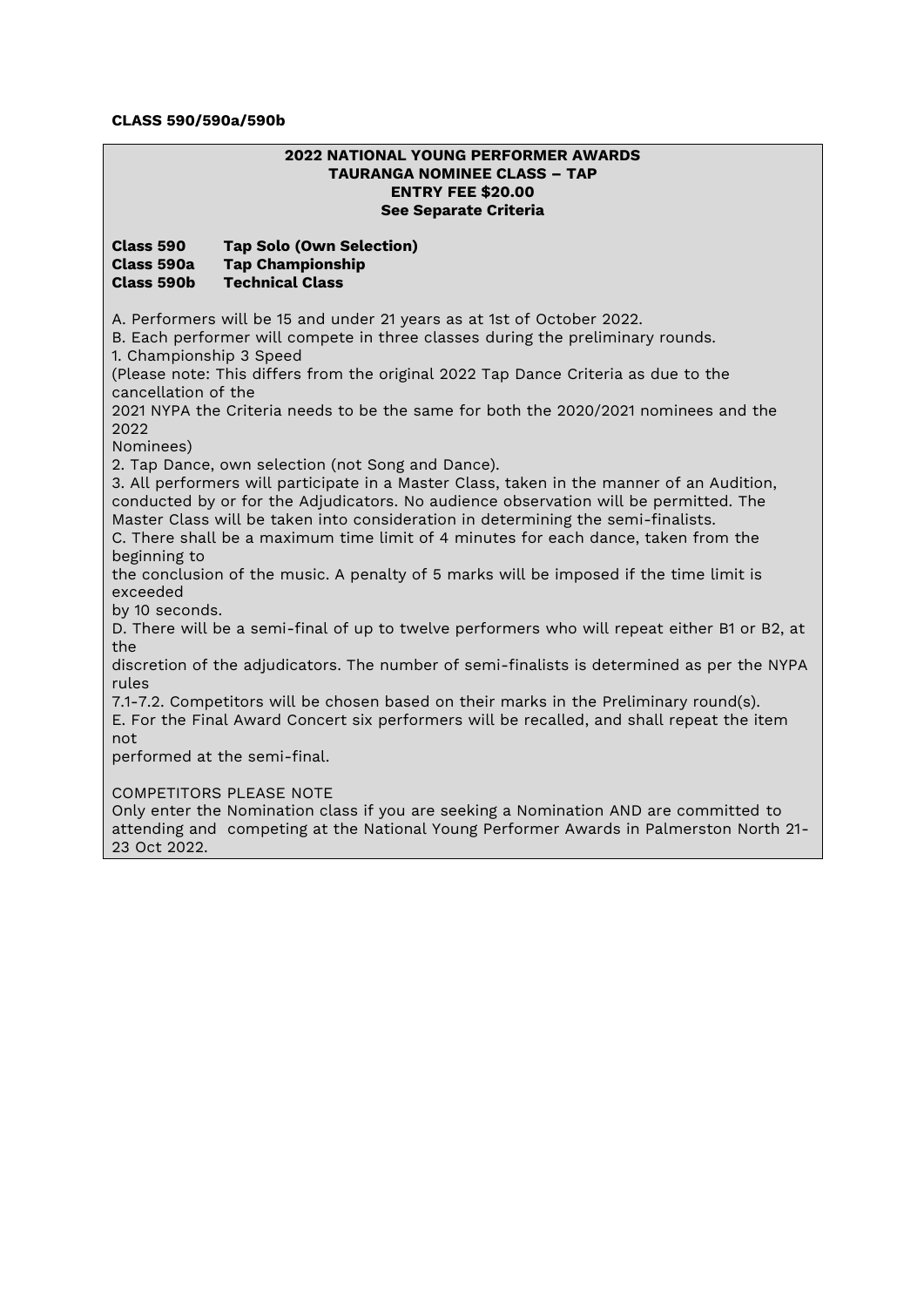#### **Restricted Classes:**

503 Slow Tap 11 years & over

#### **Scholarship Classes:**

• An additional fee of \$5.00 is payable to enter the scholarship.

• Competitors must enter all Scholarship classes in the relevant age group

508 Tap Solo 518 Tap Solo 510 Waltz Tap 520 Slow Tap

| 511 | Tap Solo                 |
|-----|--------------------------|
| 512 | Slow Tap                 |
| 513 | nدT <del>د ۱</del> ۱د/۱۸ |

#### **9 & under 11 years 15 years & over**

514 Tap Solo 528 Tap Solo 515 Latin American/Tango Tap 529 Latin American/Tango Tap 516 Slow Tap 530 Slow Tap 517 Waltz Tap 531 Waltz Tap

#### **Non Scholarship Classes**

- 533 Latin American Tap u 11 years
- 534 Speed Tap under 11 years<br>535 Song & Dance under 9 yea
- Song & Dance under 9 years
- 536 Song & Dance 9 & under 11 years
- 537 Song & Dance 11 & under 13 years
- 538 Song & Dance 13 years & over
- 539 Tap Duo under 11 years
- 540 Tap Duo 11 & under 13 years
- 541 Tap Duo 13 years & over
- 542 Tap Trio Open
- 543 Tap Troupe 4 or more competitors
- 544 Tap Impromptu under 9 years<br>545 Tap Impromptu 9 and under 1
- Tap Impromptu 9 and under 11 years
- 546 Tap Impromptu 11 and under 13 years<br>547 Tap Impromptu 13 years and over
- Tap Impromptu 13 years and over

500 Tap Solo under 11years 504 Waltz Tap under 11 years 501 Tap Solo 11 years & over 505 Waltz Tap 11 years & over 502 Slow Tap under 11 years 506 Latin American/Tango Tap Open

# **Under 7 years 11 & under 13 years**

509 Slow Tap 519 Latin American/Tango Tap 521 Waltz Tap 522 Speed Tap

### **7 & under 9 years 13 & under 15 years**

- 523 Tap Solo
- 524 Latin American/Tango Tap 513 Waltz Tap 525 Slow Tap
	- 526 Waltz Tap
	- 527 Speed Tap

- 
- 
- 
- 
- 532 Speed Tap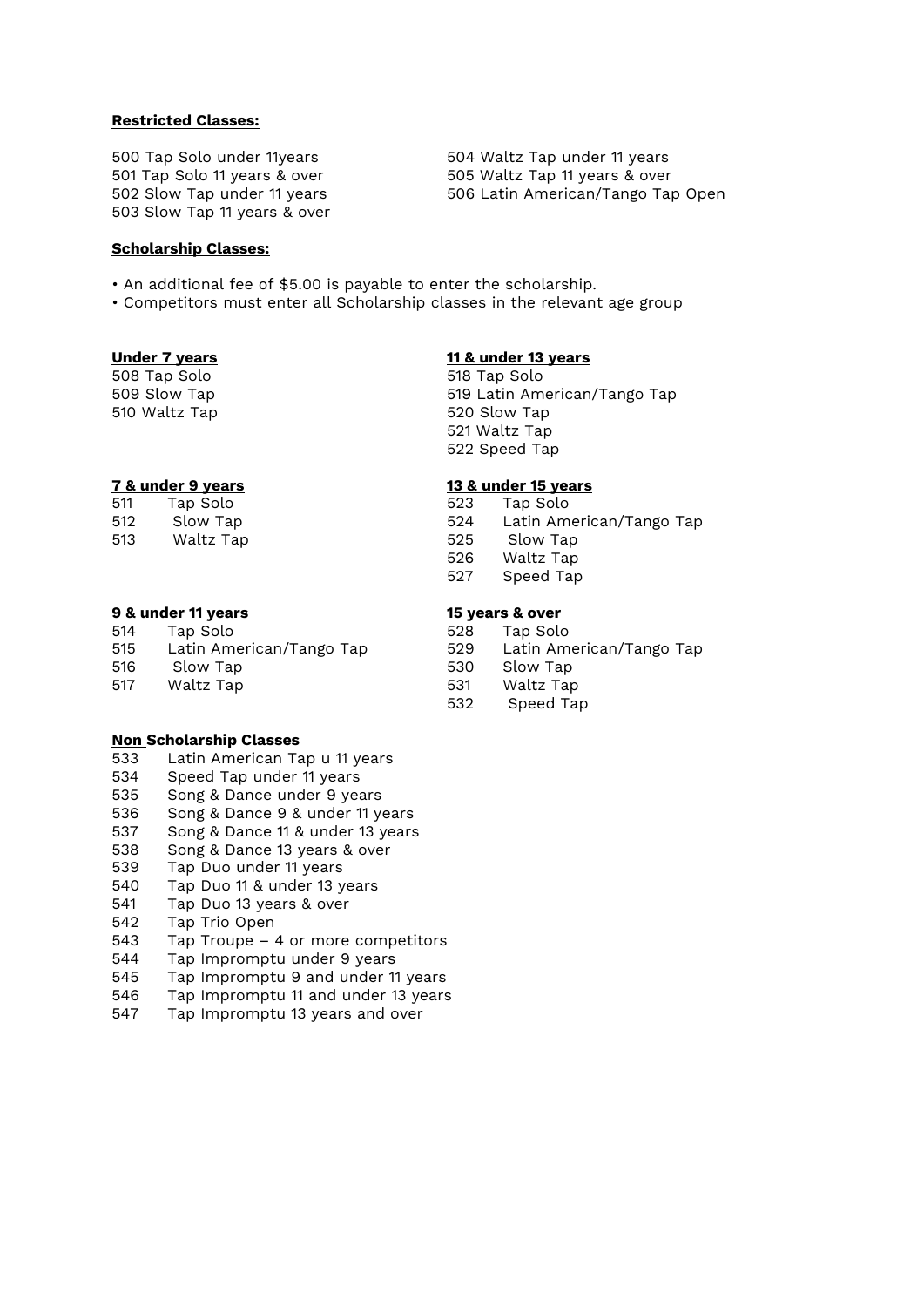# **Major Tap Award 15 yrs and under 21 years – Special conditions apply**

555a Tap Championship 555b Tap Solo – Own Selection 555c Technical Class

# **Tauranga PACS Tap Championship Classes (Entry Fee \$10.00)**

560 Juvenile Tap Championship under 9 years 561 Junior Tap Championship 9 & under 11 years 562 Intermediate Tap Championship 11 & under 13 years 563 Pre-Senior Tap Championship 13 & under 15 years 564 Senior Tap Championship 15 years & over

- 1. A competitor must have won a first place in a Tap Solo (not restricted or beginners class) in his/her own age group, in a similar competition.
- 2. Competitors must be able to show proof of obtaining a first place if asked to do so.
- 3. These Championships are only open to competitors who also compete in their own age group Tap Solo at this competition.
- 4. Rule 12f does not apply.
- 5. During the competitions a competitor who does not complete his/her dance shall not be entitled to redance unless there is a technical malfunction.
- 6. Competitors will not under any circumstances be permitted to dance out of order.
- 7. The Championship classes will not be split.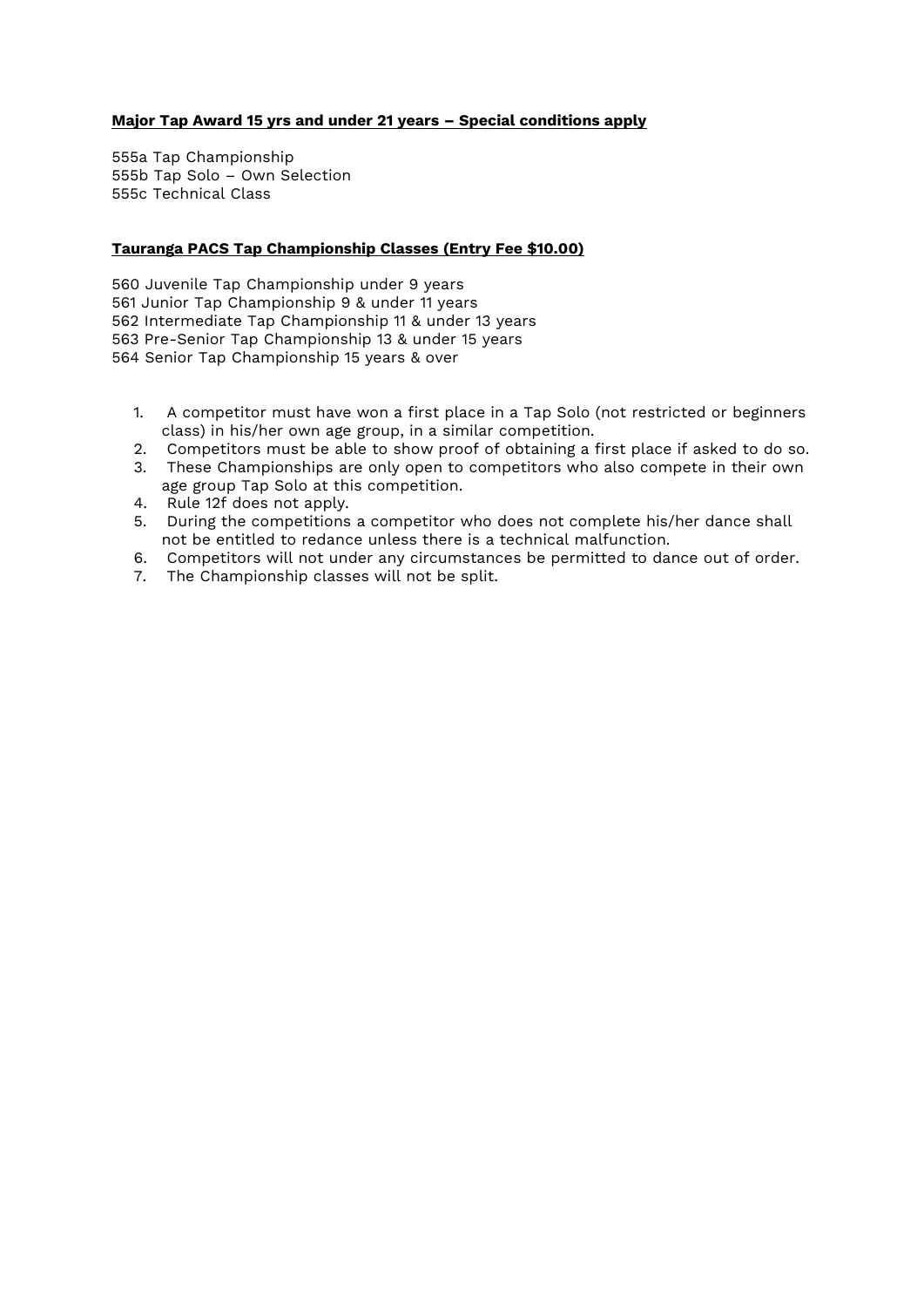#### **VOCAL SECTION**

11 – 13 July, 2022 (Subject to change)

Wesley Church, Thirteenth Avenue Tauranga

ENTRIES CLOSE 1 May, 2022

Welcome to the Singing Section of the Tauranga Performing Arts Festival.

Any queries, please contact. CONVENOR & ENTRY SECRETARY: Jan Beets Phone: (07) 5442833 or 021660533 E-mail: mjbeets@xtra.co.nz

AGE as at 01.07.22

| <b>FNTRY FFFS:</b> | Solo items                    | \$8 (unless otherwise stated) |
|--------------------|-------------------------------|-------------------------------|
|                    | Duos                          | \$4 per competitor            |
|                    | Compulsory Administration Fee | \$10                          |
|                    | Subsequent family member      | \$6                           |
|                    | Optional Hard Copy Programme  | \$10                          |
|                    |                               |                               |

Please pay your entry fee through Internet Banking. Account Number: 03 0435 0457966 02 Code: Singing Reference: Competitor's Name

If entering more than one section, please use the correct entry form and ensure payment is made to the correct bank account. After payment, please provide proof of payment to [mjbeets@xtra.co.nz.](mailto:mjbeets@xtra.co.nz) Please check the total is correct before payment.

### **ADJUDICATOR**

GEORGIA JAMIESON EMMS, MMus (Performance Voice)

Georgia is a singer, translator, diction coach, librettist, the founder and director of Wanderlust Opera, and has taught singing for almost two decades. She studied at Victoria University, Wellington, and is a former member of the New Zealand Youth Choir and the New Zealand Opera Chorus. Georgia sang professionally for several years in Hamburg, Germany. Her operatic, oratorio and musical theatre roles at home and overseas include the Countess (*The Marriage of Figaro*), Norina (*Don Pasquale),* Fiordiligi (*Cosi Fan Tutte*), Hanna Glawari (*The Merry Widow),* Maria (*West Side Story*), The Queen of the Night (*The Magic Flute*), Bach *St. John Passion,* Rossini's *Petite Messe Solennelle* and Mozart's *Requiem* and *Mass in C Minor*. She was the Artist Teacher specialising in Diction & Languages at the NZ School of Music for six years, and directed and translated their 2021 opera *Orpheus In The Underworld*. Georgia's first original opera, *The Strangest of Angels*, with music by Kenneth Young, will be premiered by NZ Opera in 2022. She will also be performing in NZ Opera's highly anticipated *Unruly Tourists*.

**ACCOMPANIST:** You may arrange your own accompanist. If you need an accompanist, Email: leongraymusic@gmail.com Phone 021 073 8168. Please contact Leon directly to negotiate the fee for a rehearsal and the performances. You will need to send your music to him as soon as your booking is confirmed.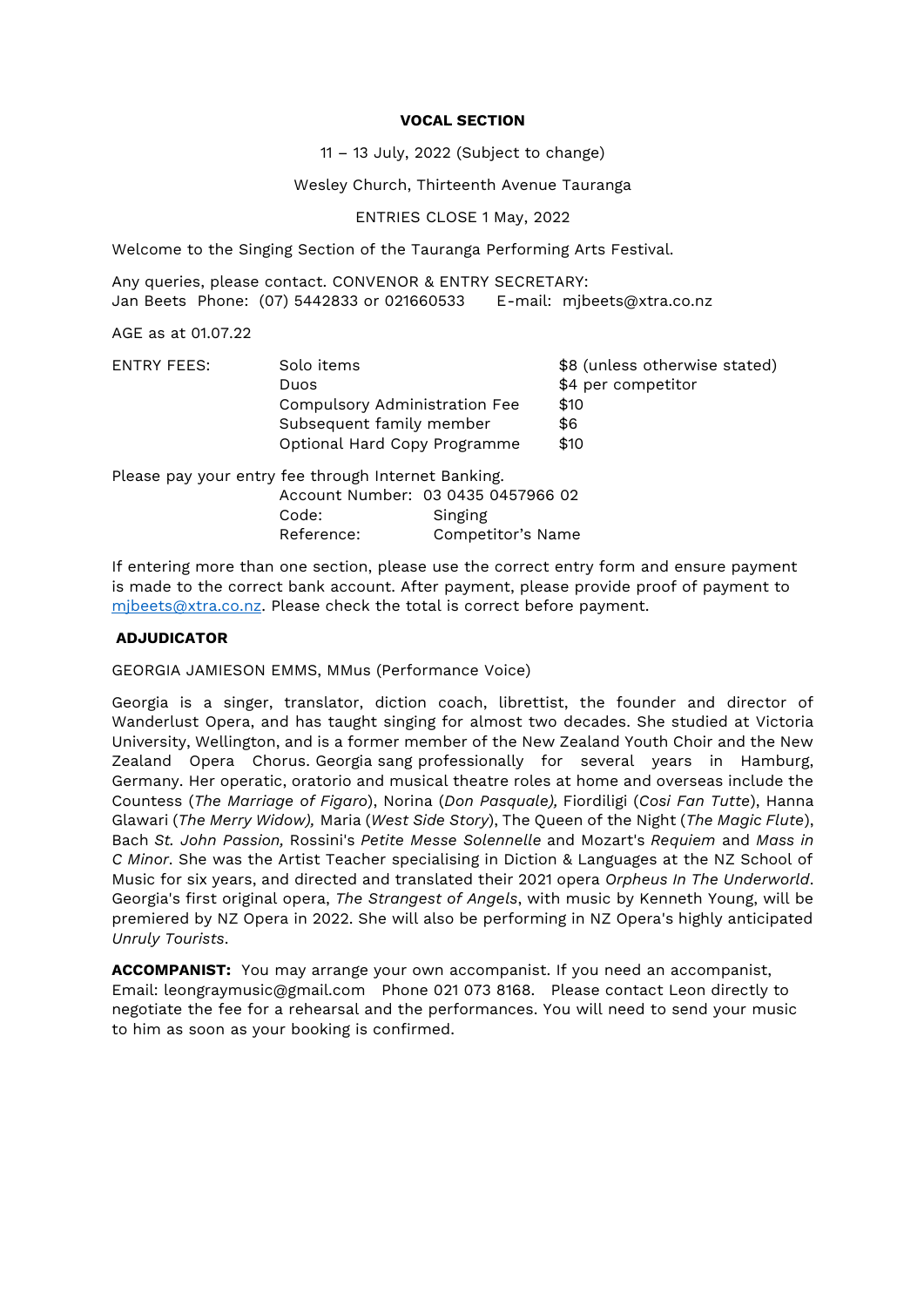#### Please note

- SCHOLARSHIPS are awarded for the highest total marks over the designated classes.
- The cups for these classes are awarded for the highest total points.

• Tauranga Performing Arts Competitions Society medals are awarded for 1st, 2nd and 3rd placings.

• Time limit: 13 years & under – 3 minutes, 14 years & over 4 minutes (exception being Class 202 which has a time limit of 5 minutes.) **Time limits will be strictly enforced.** Timing taken from first note of introduction

General conditions, as prescribed at the start of this syllabus will be applied to the Vocal Section. Failure to comply will result in competitor being allowed to sing but performance will not be adjudicated.

#### **CLASS 200** Entry Fee \$20.00

#### RICHARD CAREY MAJOR AWARD SINGING PROGRAMME &

## NATIONAL YOUNG PERFORMER AWARD

Please see the criteria for the National Performer's Award.

Age: 18 and under 25 years, 1st October 2022. (Must have five entries to proceed).

| First Place  | \$1000 Richard Carey Major Award and <b>EVANS FAMILY CUP</b> |
|--------------|--------------------------------------------------------------|
| Second place | \$300 Jack Peddle Award                                      |
| Third Place  | \$150 TPACS                                                  |

Your programme must consist of:

- 1. A 20th or 21st century Art Song
- 2. Aria (Opera or Oratorio)
- 3. A song of your own selection

You must introduce your songs and sing in the original language. Time limit: Maximum of 15 minutes and no less than 12 minutes including the introduction.

This class will be held on Monday evening in the Wesley Church.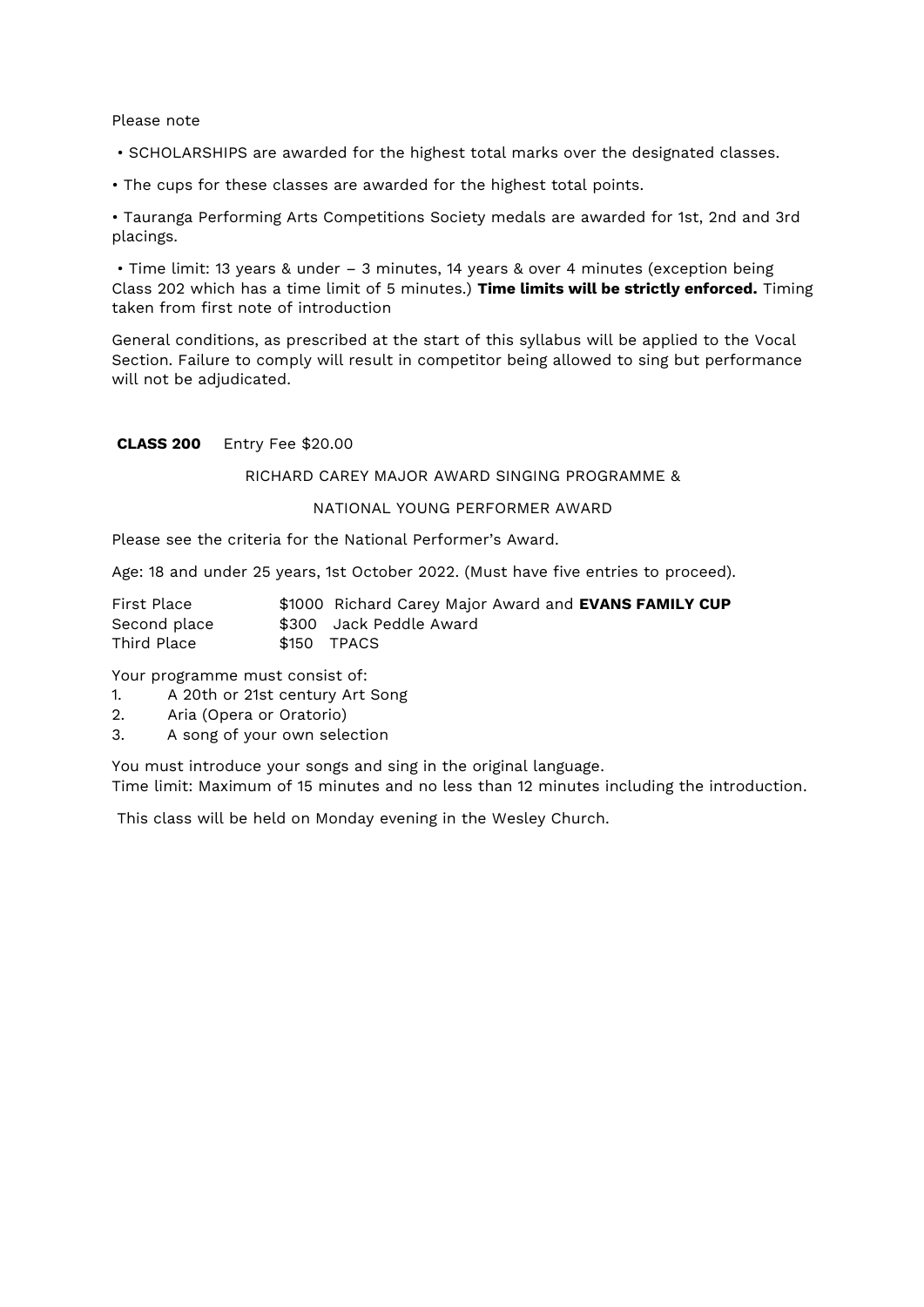# **NATIONAL YOUNG PERFORMER AWARDS 2022 CRITERIA FOR VOCAL**

uouna

Quinrds

A. Performers will be 17 and under 25 years as at 1st of October 2022. B. Performers will introduce their items and they must sing them ir. they

were composed.

C. 1. Each performer will perform a programme of a maximum of 15 minutes and no less than 12 minutes, including the introduction. There will be a total mark given for the complete programme. A **penalty of 5 marks** will be imposed if the minimum time limit is not met, or the maximum time limit is exceeded by 60 seconds or more. 2. An accompanist is provided, but competitors may bring their own at their own expense

D. Each performer will perform a programme consisting of:

1. 20th or 21st Century Art Song

2. Aria (Opera or Oratorio)

3. Own Selection

E. In the semi-final, those performers recalled will perform either two or three items from their

programme, at the Adjudicator's discretion. The number of semi-finalists is determined as per

the NYPA rules 7.1-7.2. Competitors will be chosen based on their marks in the Preliminary round.

A. Three Finalists will be recalled for the Final Award Concert and will perform one item from their

original programme, as directed by the Adjudicator

# **COMPETITORS PLEASE NOTE**

Only enter the Nomination class if you are seeking a Nomination **AND** are committed to attending and

competing at the National Young Performer Awards in Palmerston North 21-23 Oct 2022.

**CLASS 201A** Entry Fee \$15 (Must have five entries to proceed).

CLASSICAL JUNIOR PROGRAMME 15 – 18 years at closing date (school student). **MIRIAM CHANCELLOR TROPHY** 

1st \$200, 2nd \$100, 3rd \$50

Local competitor \$100 (Living in the Tauranga District Council Rating area).

1. Your programme is to consist of 3 classical songs to make a balanced programme. This may include up to 2 songs already entered in Scholarship classes 206 – 214.

2. Performers must introduce their items.

3. Time limit: 15 minutes including the introduction.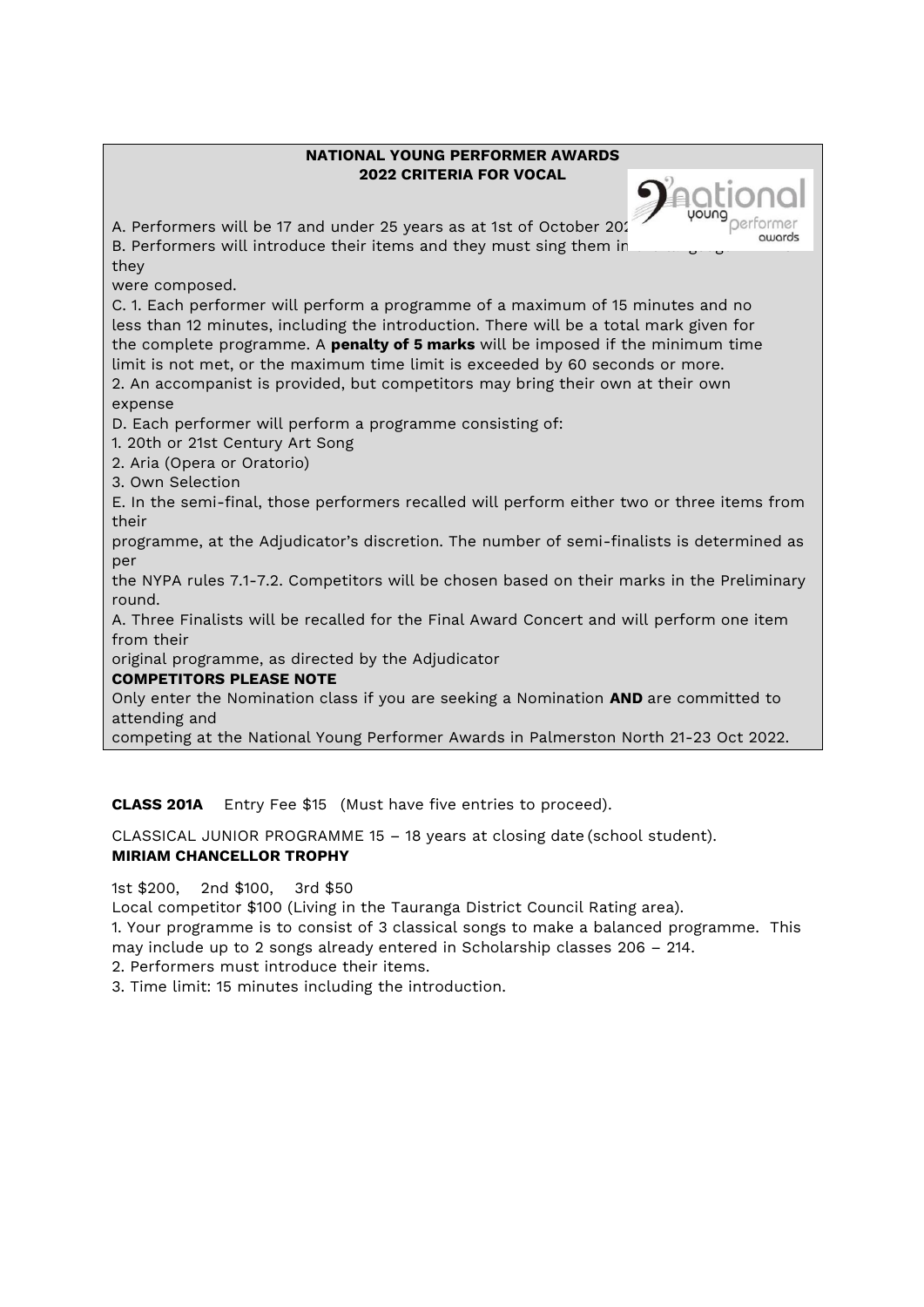**CLASS 201B** Entry Fee \$15 (Must have five entries to proceed).

NON CLASSICAL JUNIOR PROGRAMME 15 – 18 years at closing date (school student).

1st \$200, 2nd \$100, 3rd \$50 Local competitor \$100 (Living in the Tauranga District Council Rating area.)

1. Your programme is to consist of 3 non-classical songs to make a balanced programme and may include 2 songs already entered in Classes 227 – 232.

2. Performers must introduce their items.

3. Time limit: 15 minutes including the introduction.

No backing tracks or microphone

### **18 YEARS & OVER HEATHER CHRISTIANSEN TRAY & JOYCE ROSE BOWL**

(Must have five entries to proceed).

Class 202 Own Selection Coreen Gray Prize 1st \$50, 2nd \$20 Class 203 20th/21st Century Art song Betty Miller Prize 1st \$50, 2nd \$20 Class 204 Folk or Traditional song H Christiansen Prize 1st \$50, 2nd \$20 Class 205 Oratorio or Sacred song Lion Club Prize 1st \$50, 2nd \$20 **ORATORIO CUP**

TAURANGA PERFORMING ARTS SCHOLARSHIP Classes 206 – 210 16 – 18 years (School Student) Prize 1st \$200, 2nd \$100, 3rd \$50 - **HEATHER CHRISTIANSEN CUP** Award for local competitor \$100 (Living in the Tauranga District Council Rating area.)

#### **16 - 18 YEARS TAURANGA OPERA FORUM** Scholarship \$250

Highest combined mark in classes 206, 207, 208, 210. These songs must be in the classical genre e.g. 24 Italian Songs and Arias and eligibility (if questioned) will be decided by Tauranga Opera Forum subcommittee. (Living in the Tauranga District Council Rating area). For further clarification, please contact Jan Beets.

Class 206 Own Selection Class 207 18th or 19th century song Class 208 20th or 21st century song Class 209 Folk or Traditional song Class 210 Sacred song

**14 & 15 YEARS** TAURANGA PERFORMING ARTS SCHOLARSHIP st 100, 2<sup>nd</sup> \$50, 3<sup>rd</sup> 25 **BRUCE MILLER MEMORIAL CUP**

**TAURANGA OPERA FORUM** Scholarship \$250 Highest combined mark in classes 211, 212, 214. These songs must be in the classical genre e.g. 24 Italian Songs and Arias and eligibility (if questioned) will be decided by Tauranga Opera Forum subcommittee. (Living in the Tauranga District Council Rating area). For further clarification, please contact Jan Beets.

Class 211 Own Selection Class 212 20th or 21st century Art song Class 213 Folk or Traditional song Class 214 Sacred song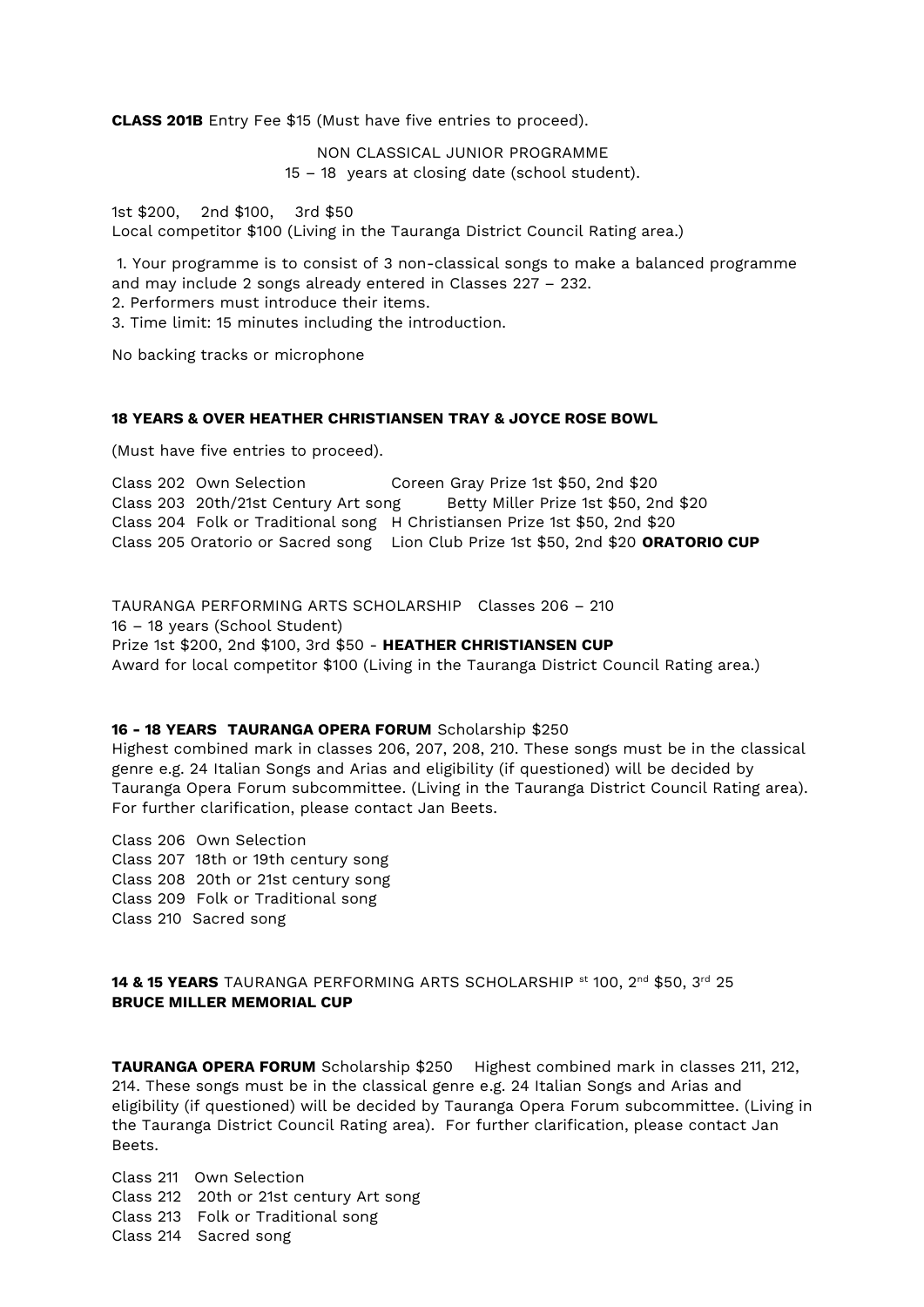**12 & 13 YEARS** \$100 - TAURANGA PERFORMING ARTS SCHOLARSHIP  $1^{\text{st}}$  50,  $2^{\text{nd}}$  \$30,  $3^{\text{rd}}$  \$10 **LEONIE & JACK WARD CUP** Class 215 Own Selection Class 216 20th or 21st century Art song Class 217 Folk or Traditional song Class 218 Sacred song

**11 YEARS and under** JUDY TALLON Scholarship \$50 - **TRACEY OWEN CUP** 1 st 50, 2nd \$30, 3rd \$10 Class 219 Own Selection Class 220 Folk or Traditional song Class 221 Sacred song

**Class for 16 YEARS & over** Roy Tallon prize 1st \$250, 2nd \$150, 3rd \$100 (Must have five entries to proceed). Class 222 Lied (must be sung in the original language). **AN DIE MUSIK CUP**

|                                 | Restricted Classes (note Rule 14) JAN BEETS TROPHY - Highest mark in both classes |
|---------------------------------|-----------------------------------------------------------------------------------|
| Class 223 14 and under 18 years | Valda Benfell Prize 1st \$20                                                      |
| Class 224 Under 14 years        | Prize 1st \$20                                                                    |

**Duet:** Entry fee \$10 Please put entry on one form only. (Must have five entries to proceed) 1st 30, 2nd \$20 **J & J DAMS TROPHY** Class 225 Duet any age Class 226 Parent and Child Duet or Duo (Parent = parents, grandparents, proxy parents.)

*NON CLASSICAL CLASSES Piano/Guitar accompaniment only. No microphone.*

**16 – 18 YEARS**  Class 227 Musical Theatre Alefounder Family Prize1st \$40, 2nd \$10 You are encouraged to present your item in character and costume for this class. Class 228 Sacred, Gospel Class 229 Jazz, Blues or Pop song

#### **14 & 15 YEARS**

Class 230 Musical Theatre Merv & Jan Beets Prize 1st \$50, 2nd \$20, 3rd \$10 You are encouraged to present your item in character and costume for this class

Piano/Guitar accompaniment only. No microphone. Class 231 Sacred, Gospel Class 232 Jazz, Blues or Pop song

**12 & 13 YEARS** 237 Wright Rohde Theatre 1<sup>st</sup> \$50, 2<sup>nd</sup> \$20, 3<sup>rd</sup> \$10 **10 &11 YEARS 236** 1<sup>st</sup> \$50, 2<sup>nd</sup> \$20, 3<sup>rd</sup> \$10 **9 & UNDER 235** 1st \$20, 2nd \$10, 3rd \$5